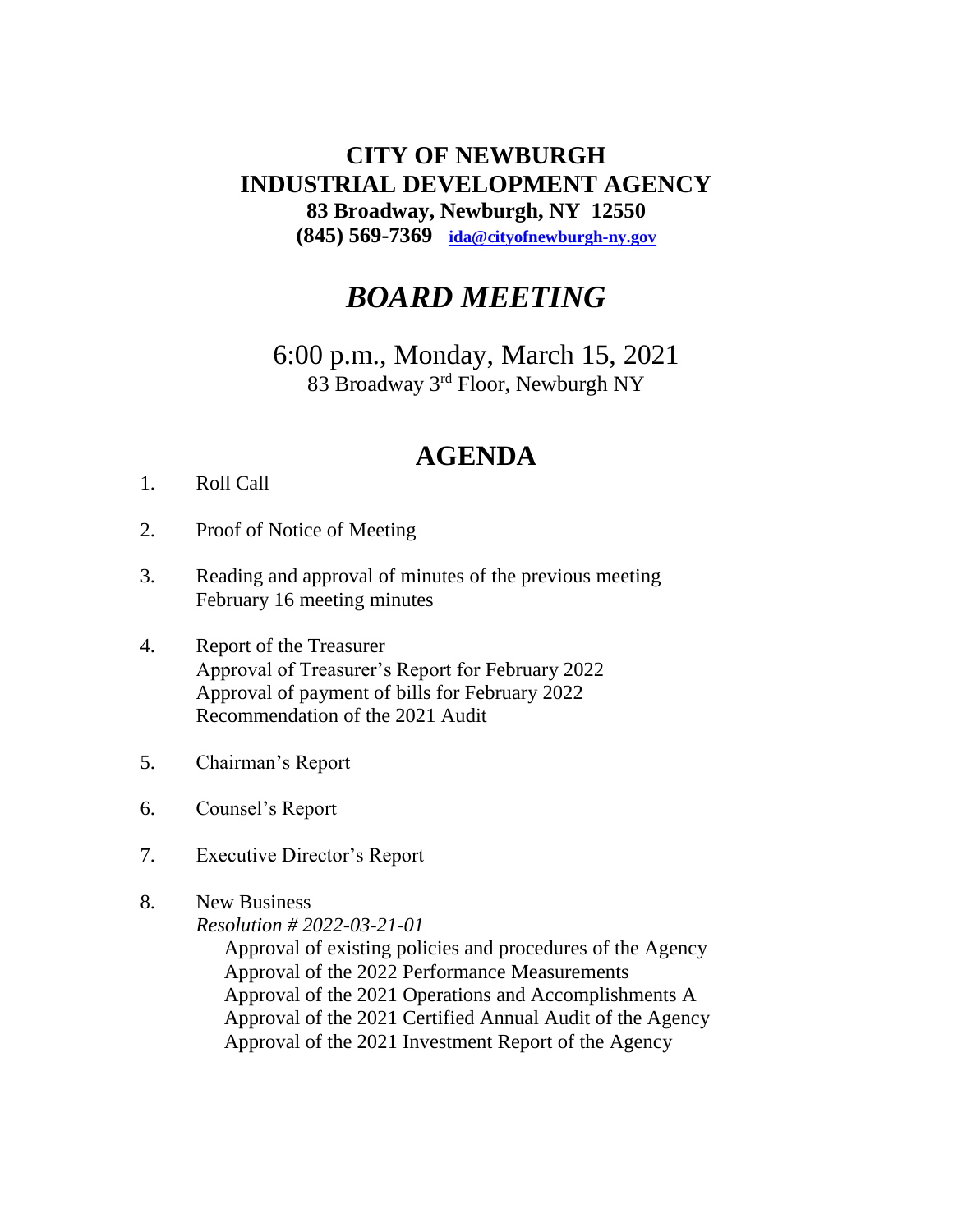Authorization of Executive Director to submit the 2021 Annual PARIS Report to the New York Authorities and Budget Office and the New York Office of the State Comptroller

*Resolution # 2022-03-21-02* Employment Agreement for Michele Gruber

*Resolution #2022-03-21-03* Amending Local Labor Policy

*Resolution # 2022-03-21-04* RFP for Project Auditing Services

New 120 Grand LLC – Application for benefits and grant sponsorship

- 9. Old Business
- 10. Adjournment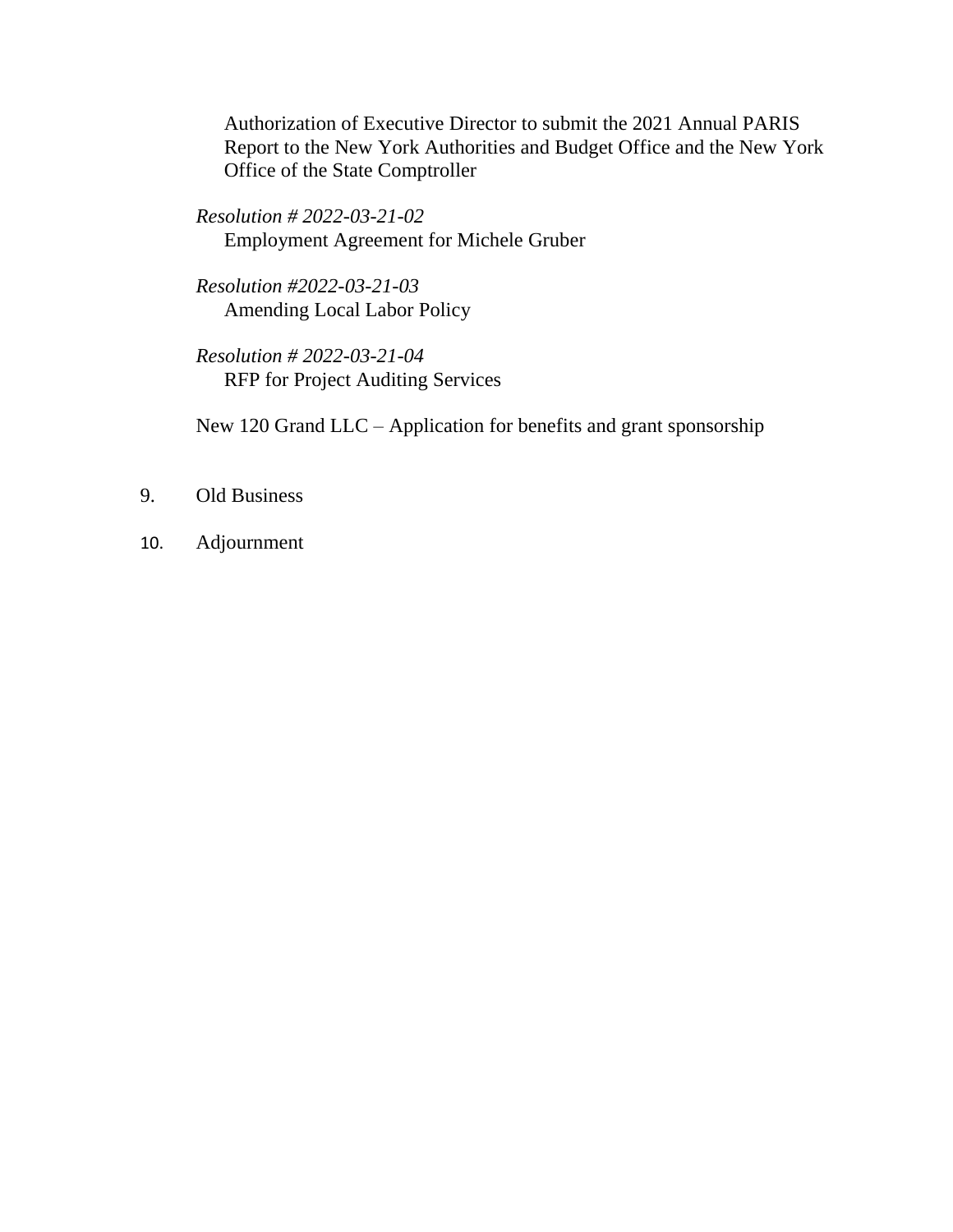## **CITY OF NEWBURGH INDUSTRIAL DEVELOPMENT AGENCY Treasurer's Report for the March 21, 2022 Meeting Treasurer's Report for the March 21, 2022 Meeting**

### OPERATING Account

| <b>Opening Balance</b> | from Quickbooks         | As of February 1, 2022                | \$383,223.03 |                      |   |
|------------------------|-------------------------|---------------------------------------|--------------|----------------------|---|
| <b>Deposits</b>        |                         | Payor                                 | Amount       | Remarks              |   |
|                        | 2/1/2022 AT&T           |                                       | 3,657.55     | Cell tower           |   |
|                        |                         | 2/2/2022 Central Hudson               | 2,091.56     | Cell tower           |   |
|                        | 2/7/2022 T-Mobile       |                                       | 4,914.83     | Cell tower           |   |
|                        |                         | 2/7/2022 T-Mobile                     | 2,077.02     | Cell tower           |   |
|                        |                         | <b>TOTAL</b>                          | \$12,740.96  |                      |   |
| <b>Disbursements</b>   |                         |                                       |              |                      |   |
| Check                  |                         |                                       |              |                      |   |
|                        | Number Check Date Payee |                                       | Amount       | Remarks              |   |
| 1018                   |                         | 2/1/2022 Cherisse Vickers             | 2576.21      | Inv. #185            | Χ |
| 1019                   |                         | 2/1/2022 Michele Gruber               | 690.00       | Inv. #1-27-22        | Χ |
| 1020                   |                         | 2/1/2022 Jacobowitz & Gubits, LLP     | 2,362.84     | Inv. #267504         | х |
| 1021                   |                         | 2/1/2022 Office Depot                 | 95.69        | Inv. #223706633001 X |   |
| 1022                   |                         | 2/1/2022 William A. Smith & Son, Inc. | 1,128.28     | Inv. #3155           | Χ |
| 1023                   |                         | 2/2/2022 MRB Group                    | 1,614.45     | Inv #42223           | X |
| 1024                   |                         | 2/2/2022 Times Herald Record          | 239.76       | Inv #265635          | X |
| 1025                   |                         | 2/7/2022 Chubb Commercial Insurance   | 837.49       | Inv #D95843931       | X |
| 1026                   |                         | 2/7/2022 Office Depot                 | 44.68        | Inv #223189183001    | Χ |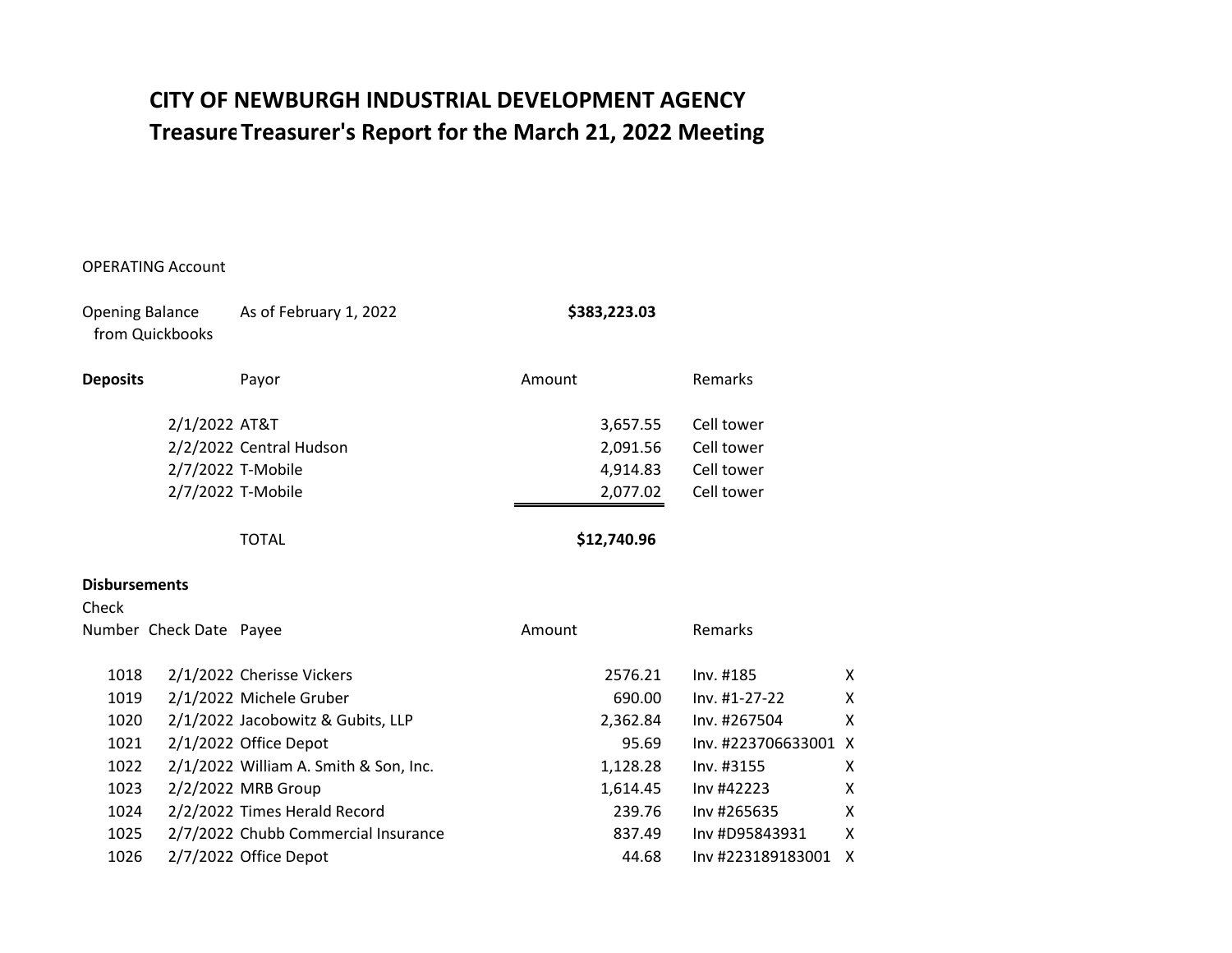| 1027                                      | 2/15/2022 Michele Gruber                  | 1,245.00     | Inv #2-15-22        |   |
|-------------------------------------------|-------------------------------------------|--------------|---------------------|---|
| 1028                                      | $2/15/2022$ Office Depot                  | 37.43        | Inv #226022571001 X |   |
| 1029                                      | 2/15/2022 Salvick Corp.                   | 2,574.99     | Inv#186             | X |
| 1030                                      | 2/23/2022 Jacobowitz & Gubits, LLP        | 89.00        | Inv #297853         |   |
| 1031                                      | 2/23/2022 Whiteman, Osterman & Hanna, LLP | 812.50       | Inv#1031            |   |
| 1032                                      | 2/28/2022 Michele Gruber                  | 900.00       | Inv #02-28-22       |   |
| 1033                                      | 2/28/2022 Salvick Corp.                   | 2,589.20     | Inv #02-28-22       |   |
| 1034                                      | 2/28/2022 NYSIF - Workers Comp Ins        | 559.22       | Inv #8547790        |   |
|                                           | <b>TOTAL</b>                              | \$18,396.74  |                     |   |
| <b>Closing Balance</b><br>from Quickbooks | As of February 28, 2022                   | \$377,567.25 |                     |   |
|                                           |                                           |              |                     |   |

## CITY OF NEWBURGH INDUSTRIAL DEVELOPMENT AGENCY Treasurer's Report for the February 16, 2022 Meeting

#### APPLICATIONS FUND Account

| <b>Opening Balance</b> | As of February 1, 2022  | \$14,137.50 |
|------------------------|-------------------------|-------------|
| <b>Closing Balance</b> | As of February 28, 2022 | \$14,137.50 |

## LESSOR/TENANT Account

| <b>Opening Balance</b> | As of February 1, 2022  | \$2,400.00 |
|------------------------|-------------------------|------------|
| <b>Closing Balance</b> | As of February 28, 2022 | \$2,400.00 |

## MONEY MARKET Account

| <b>Opening Balance</b> | As of February 1, 2022  | \$750,772.62 |
|------------------------|-------------------------|--------------|
| Interest credit        |                         | 57.59        |
| <b>Closing Balance</b> | As of February 28, 2022 | \$750,830.21 |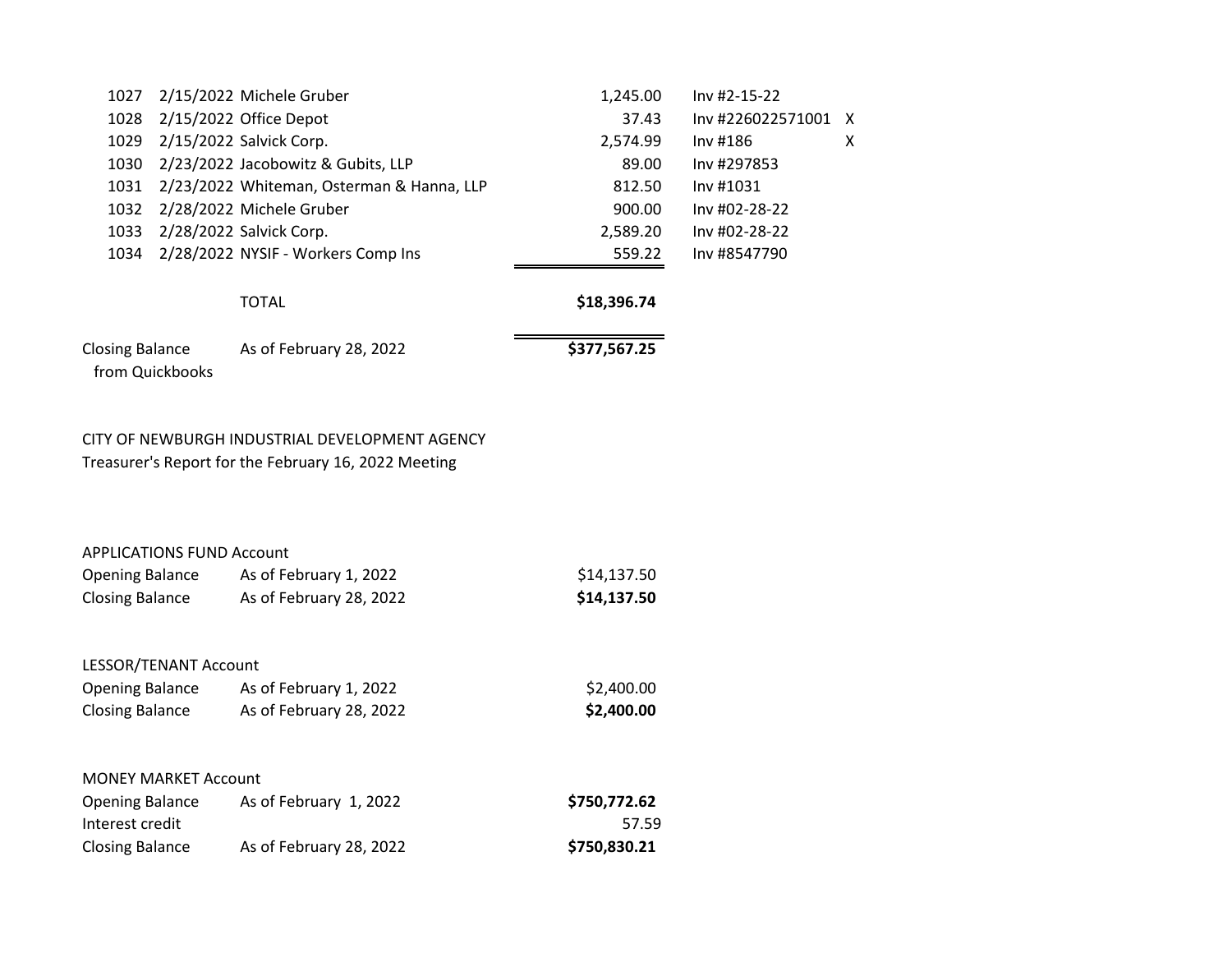#### CITY OF NEWBURGH INDUSTRIAL DEVELOPMENT AGENCY

# Resolution No. 2022-03-15-\_\_

#### **ANNUAL HOUSEKEEPING RESOLUTION 2022**

A regular meeting of City of Newburgh Industrial Development Agency (the "Agency") was convened in public session at City Hall, 83 Broadway, Newburgh, New York on March 15, 2022, at 6:00 o'clock p.m., local time.

Each of the members present participated in the meeting either in person or remotely pursuant to the provisions of Chapter 417 of the Laws of 2021, as amended on January 14, 2022. The meeting was called to order by the Chair of the Agency and, upon roll being called, the following members of the Agency were:

PRESENT:

| <b>Austin DuBois</b>                            | Chairperson      |
|-------------------------------------------------|------------------|
| Nancy Thomas                                    | Vice Chairperson |
| <b>Marlon Ramos</b>                             | Treasurer        |
| Christina Amato                                 | Secretary        |
| Michael Kelly                                   | Member           |
| Adam Pollack                                    | Member           |
| Gregory Nato                                    | Member           |
|                                                 |                  |
| <b>ABSENT:</b>                                  |                  |
|                                                 |                  |
|                                                 |                  |
| A CEMICV STAER DRESENT IMCLEIDED THE EQUIVALOUS |                  |

AGENCY STAFF PRESENT INCLUDED THE FOLLOWING:

Cherisse Vickers Executive Director Robert J. McLaughlin, Esq. Catherine D. Kemp, Esq. Agency Counsel

The following resolution was offered by example by example seconded by to wit:

WHEREAS, the City of Newburgh Industrial Development Agency (the "Agency") is authorized and empowered by the provisions of Chapter 1030 of the 1969 Laws of New York, constituting Title 1 of Article 18-A of the General Municipal Law, Chapter 24 of the Consolidated Laws of New York, as amended (the "Enabling Act" or the "Act") and Chapter 577 of the 1982 Laws of New York, as amended, constituting Section 913 of said General Municipal Law (said Chapter and the Enabling Act being hereinafter collectively referred to as the "Act") to promote, develop, encourage and assist in the acquiring, constructing, reconstructing, improving, maintaining, equipping and furnishing of industrial, manufacturing, warehousing, commercial, and research and recreation facilities, among others, for the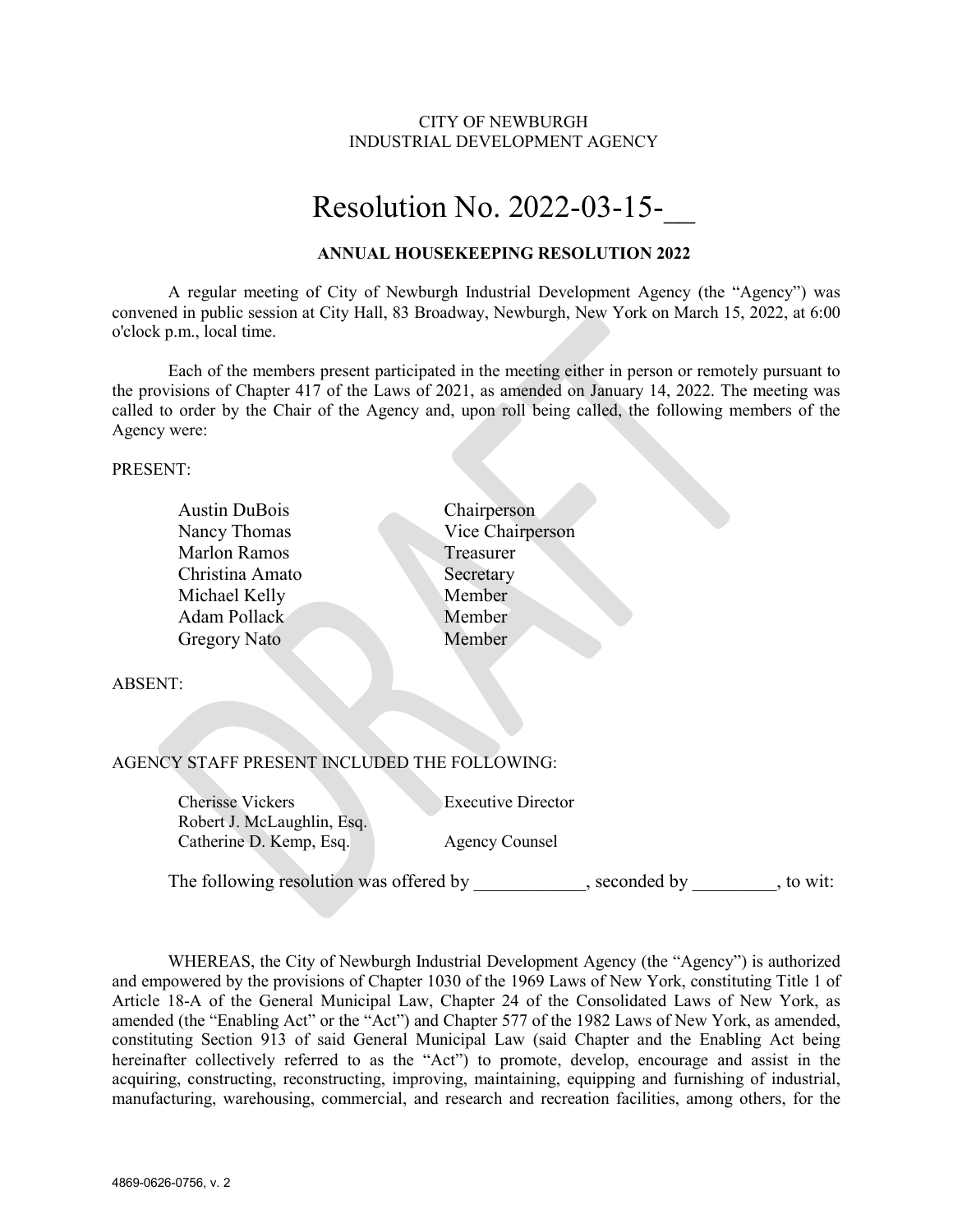purpose of promoting, attracting and developing economically sound commerce and industry to advance the job opportunities, health, general prosperity and economic welfare of the people of the State of New York, to improve their prosperity and standard of living, and to prevent unemployment and economic deterioration ; and

WHEREAS, under Section 858 of the Act, the Agency has the power to make certain appointments and approve certain administrative matters; and

WHEREAS, under Section 856 of the Act, the members of the Agency shall elect the officers of the Agency; and

WHEREAS, under the Agency's Policy Manual, the Agency shall review its policies and by-laws on an annual basis;

NOW, THEREFORE, BE IT RESOLVED BY THE MEMBERS OF THE CITY OF NEWBURGH INDUSTRIAL DEVELOPMENT AGENCY, AS FOLLOWS:

Section 1. The Agency hereby takes the following actions:

(A) Approves and confirms the existing policies and procedures of the Agency described on **Exhibit A**, as the same may have been amended previously to or at this meeting;

(B) Approves and confirms the 2022 Performance Measurements of the Agency attached hereto at **Exhibit B**;

(C) Approves and confirms the 2021 Operations and Accomplishments at **Exhibit C**;

(D) Approves and confirms the 2021 Certified Annual Audit of the Agency and the 2021 Investment Report of the Agency; and

Section 2. The Agency hereby authorizes the Chairperson, the Executive Director and Agency Counsel to take all steps necessary to implement the matters described in **Exhibit A**, **Exhibit B** and **Exhibit C** attached.

Section 3. The Agency further authorizes the Chairperson and the Executive Director to certify the submission of the 2021 Annual PARIS Report to the New York Authorities and Budget Office and the New York Office of the State Comptroller.

Section 3. This Resolution shall take effect immediately.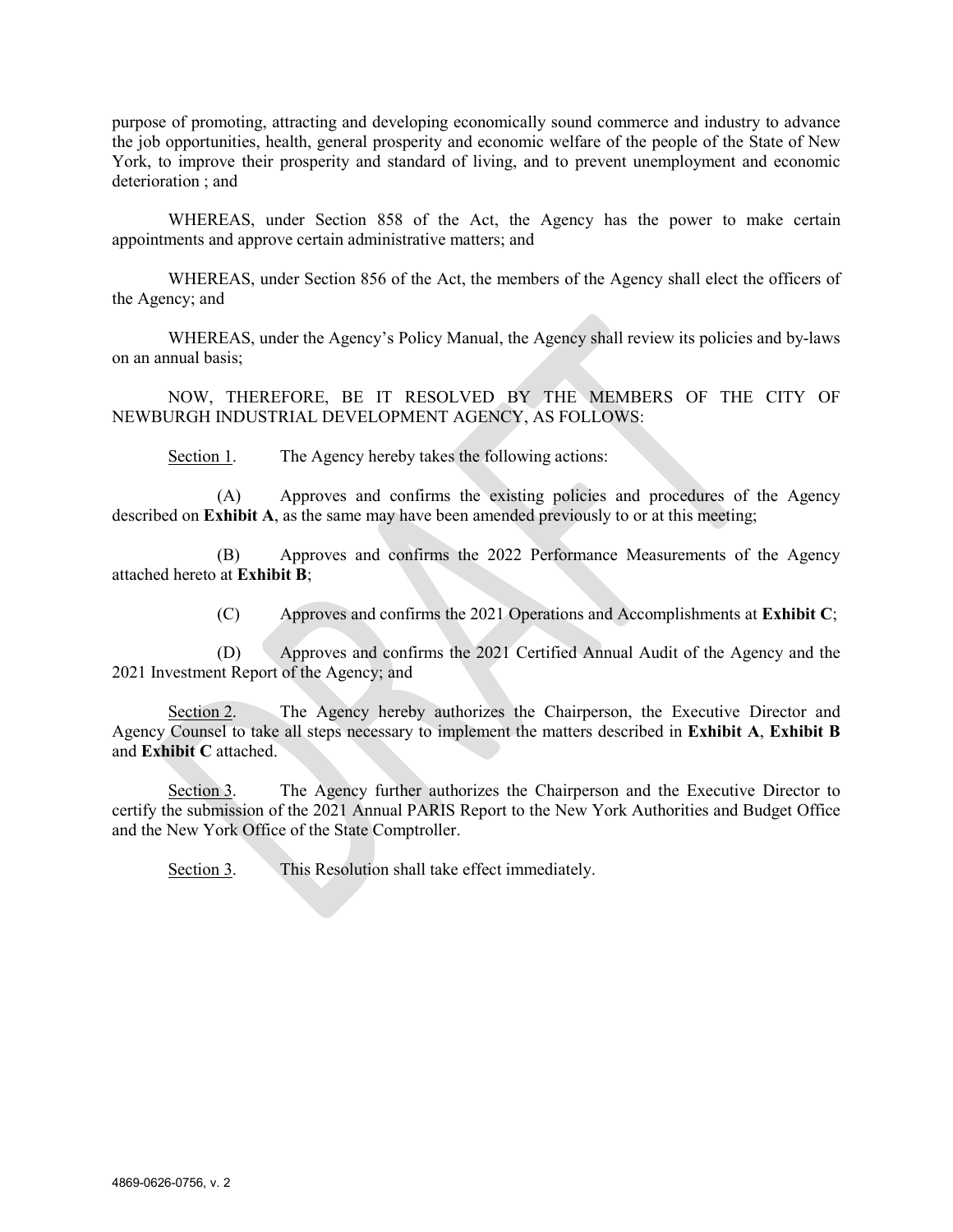The question of the adoption of the foregoing resolution was duly put to vote on roll call, which resulted as follows:

| <b>Austin DuBois</b> | <b>VOTING</b> |  |
|----------------------|---------------|--|
| Nancy Thomas         | <b>VOTING</b> |  |
| <b>Marlon Ramos</b>  | <b>VOTING</b> |  |
| Christina Amato      | <b>VOTING</b> |  |
| Michael Kelly        | <b>VOTING</b> |  |
| <b>Gregory Nato</b>  | <b>VOTING</b> |  |
| Adam Pollack         | <b>VOTING</b> |  |
|                      |               |  |

The foregoing resolution was thereupon declared duly adopted.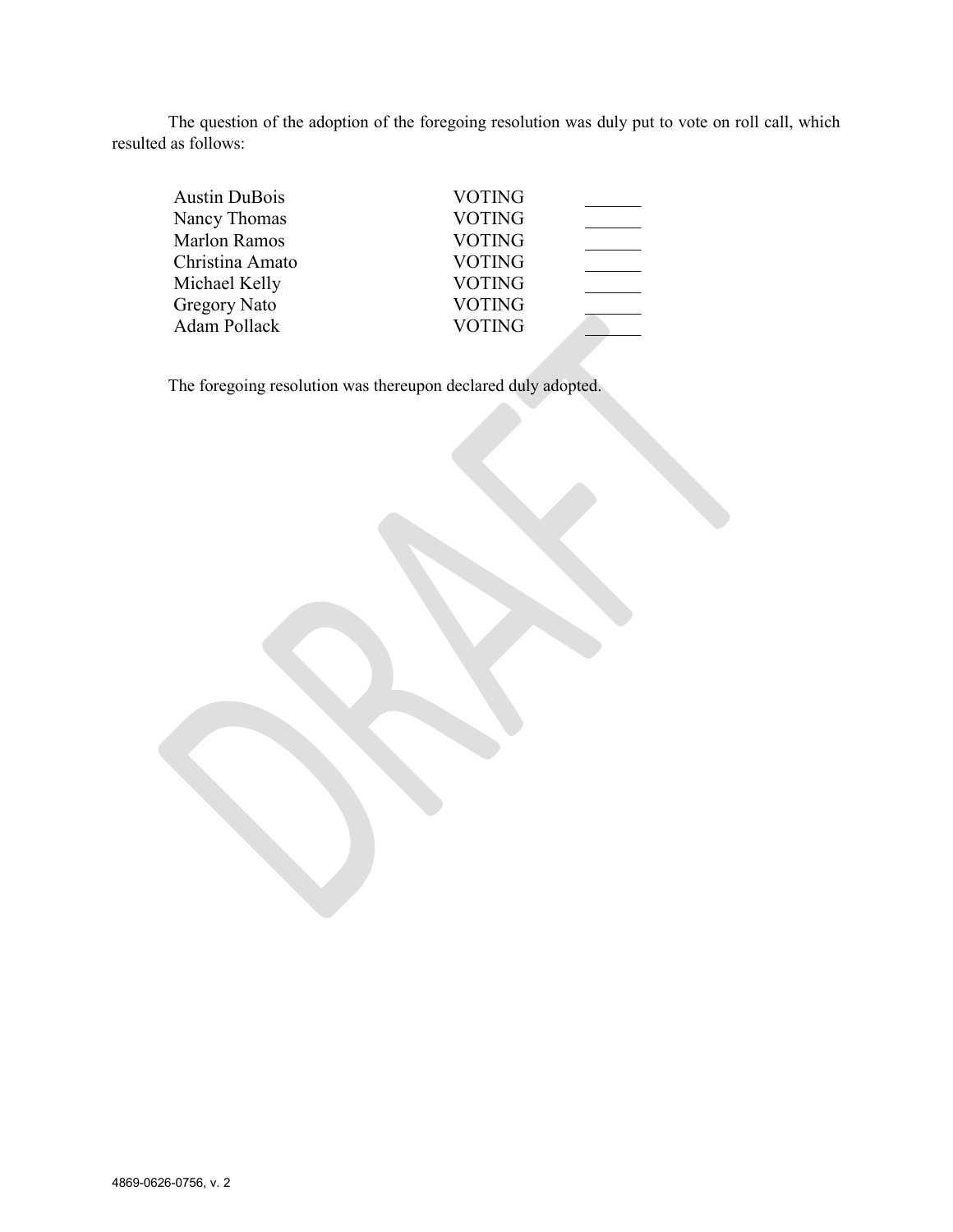| <b>STATE OF NEW YORK</b> | $\sum$ SS.: |
|--------------------------|-------------|
| COUNTY OF ORANGE         |             |

I, the undersigned Secretary of City of Newburgh Industrial Development Agency (the "Agency"), do hereby certify that I have compared the foregoing extract of the minutes of the meeting of the members of the Agency held on October 18, 2021 with the original thereof on file in my office, and that the same is a true and correct copy of said original and of the whole of said original so far as the same relates to the subject matters therein referred to.

I FURTHER CERTIFY that (A) all members of the Agency had due notice of said meeting; (B) said meeting was in all respects duly held; (C) pursuant to Article 7 of the Public Officers Law (the "Open Meetings Law"), said meeting was open to the general public, and due notice of the time and place of said meeting was given in accordance with such Open Meetings Law; and (D) there was a quorum of the members of the Agency present throughout said meeting.

I FURTHER CERTIFY that, as of the date hereof, the attached Resolution is in full force and effect and has not been amended, repealed or rescinded.

IN WITNESS WHEREOF, I have hereunto set my hand and affixed the seal of the Agency this day of March, 2022.

Secretary

 $\mathcal{L}=\mathcal{L}=\mathcal{L}=\mathcal{L}=\mathcal{L}=\mathcal{L}=\mathcal{L}=\mathcal{L}=\mathcal{L}=\mathcal{L}=\mathcal{L}=\mathcal{L}=\mathcal{L}=\mathcal{L}=\mathcal{L}=\mathcal{L}=\mathcal{L}=\mathcal{L}=\mathcal{L}=\mathcal{L}=\mathcal{L}=\mathcal{L}=\mathcal{L}=\mathcal{L}=\mathcal{L}=\mathcal{L}=\mathcal{L}=\mathcal{L}=\mathcal{L}=\mathcal{L}=\mathcal{L}=\mathcal{L}=\mathcal{L}=\mathcal{L}=\mathcal{L}=\mathcal{L}=\mathcal{$ 

(SEAL)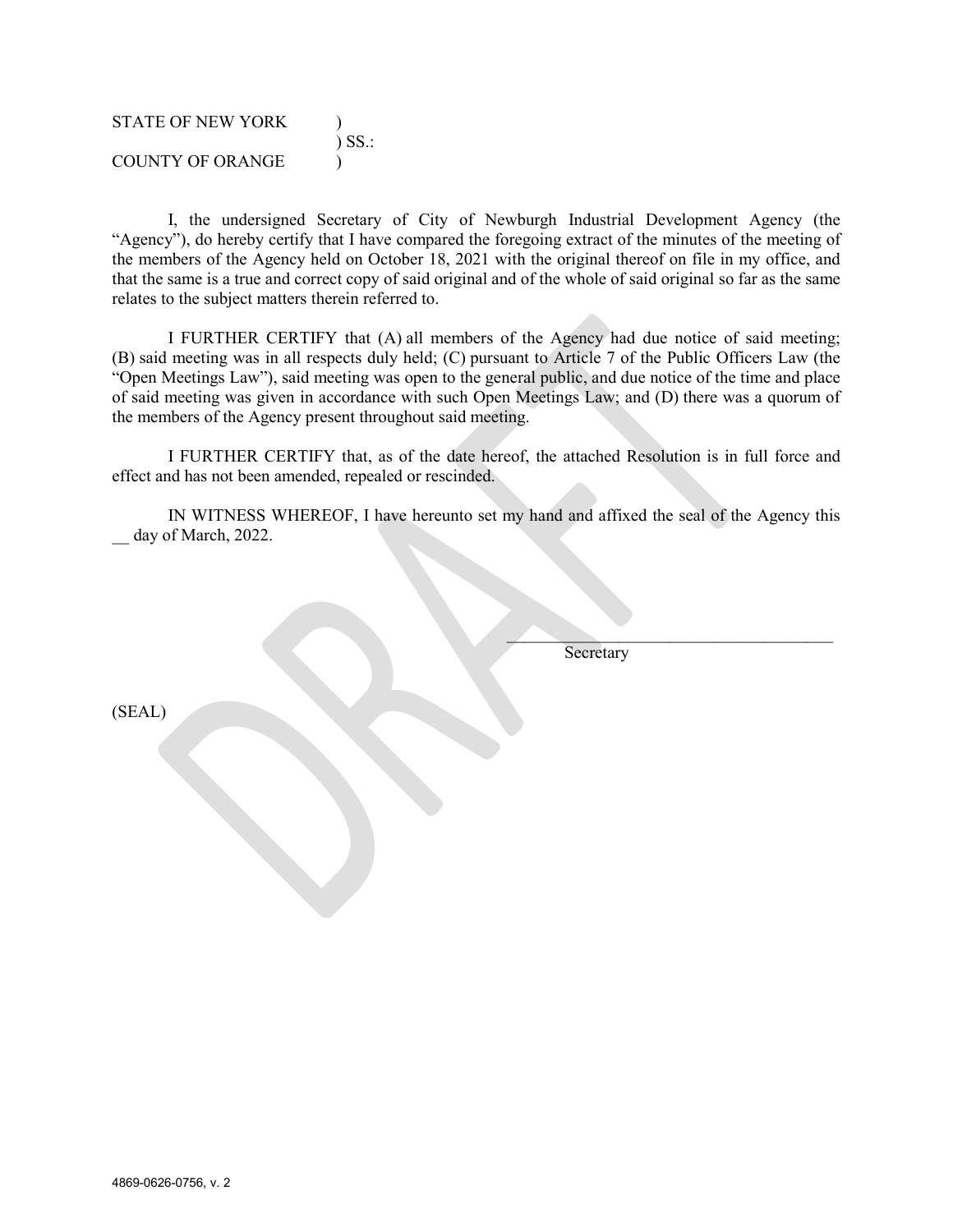## **EXHIBIT A**

#### CITY OF NEWBURGH INDUSTRIAL DEVELOPMENT AGENCY

#### HOUSEKEEPING MATTERS

#### 1. Approval and Confirmation of Agency Policies and Procedures for Calendar Year 2022:

- By-laws Anti-Harassment Code of Ethics Conflicts of Interest Board of Directors Duties and Responsibilities Internal Controls FOIL Policy Investment Policy Policies Governing the Use of Agency Discretionary Funds Procurement Policy Property Acquisition Policy Property Disposition Policy Retaliatory Action policy (Whistleblower Policy) Uniform Criteria for the Evaluation of Projects Policy Recapture Policy UTEP Policy
- 2. Appointment of Executive Director and Staff to the Agency

Cherisse Vickers – Executive Director Michelle Gruber – Bookkeeper and Administrative Assistant

#### 4. Appointment of Accounting Firm of the Agency

BST & Co. CPAs, LLP

5. Appointment of Agency Counsel and Bond Counsel to the Agency:

From Whiteman Osterman & Hanna LLP:

Robert J. McLaughlin, Esq. Bond and Agency Counsel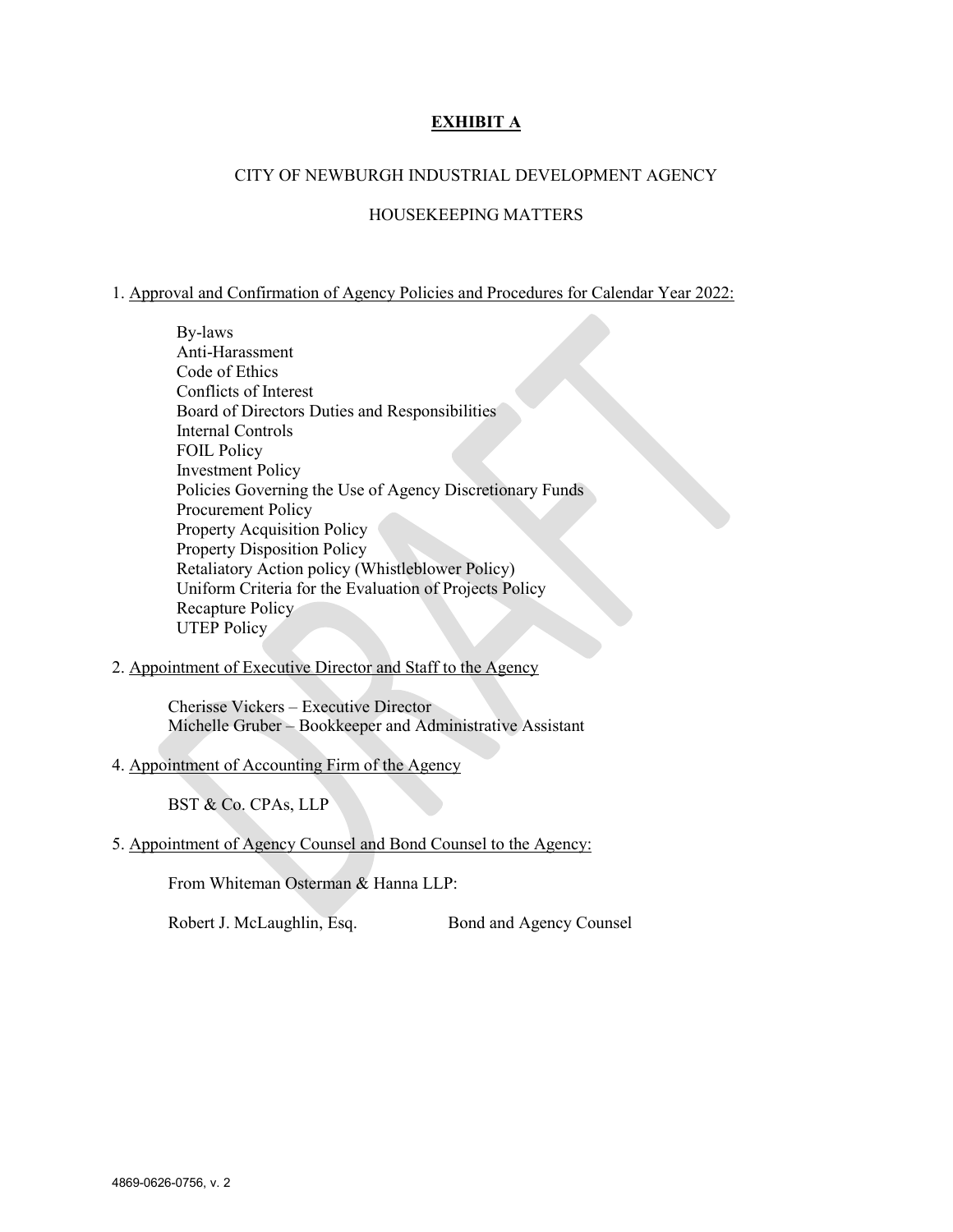## **EXHIBIT B**

**2022 PERFORMANCE MEASUREMENTS**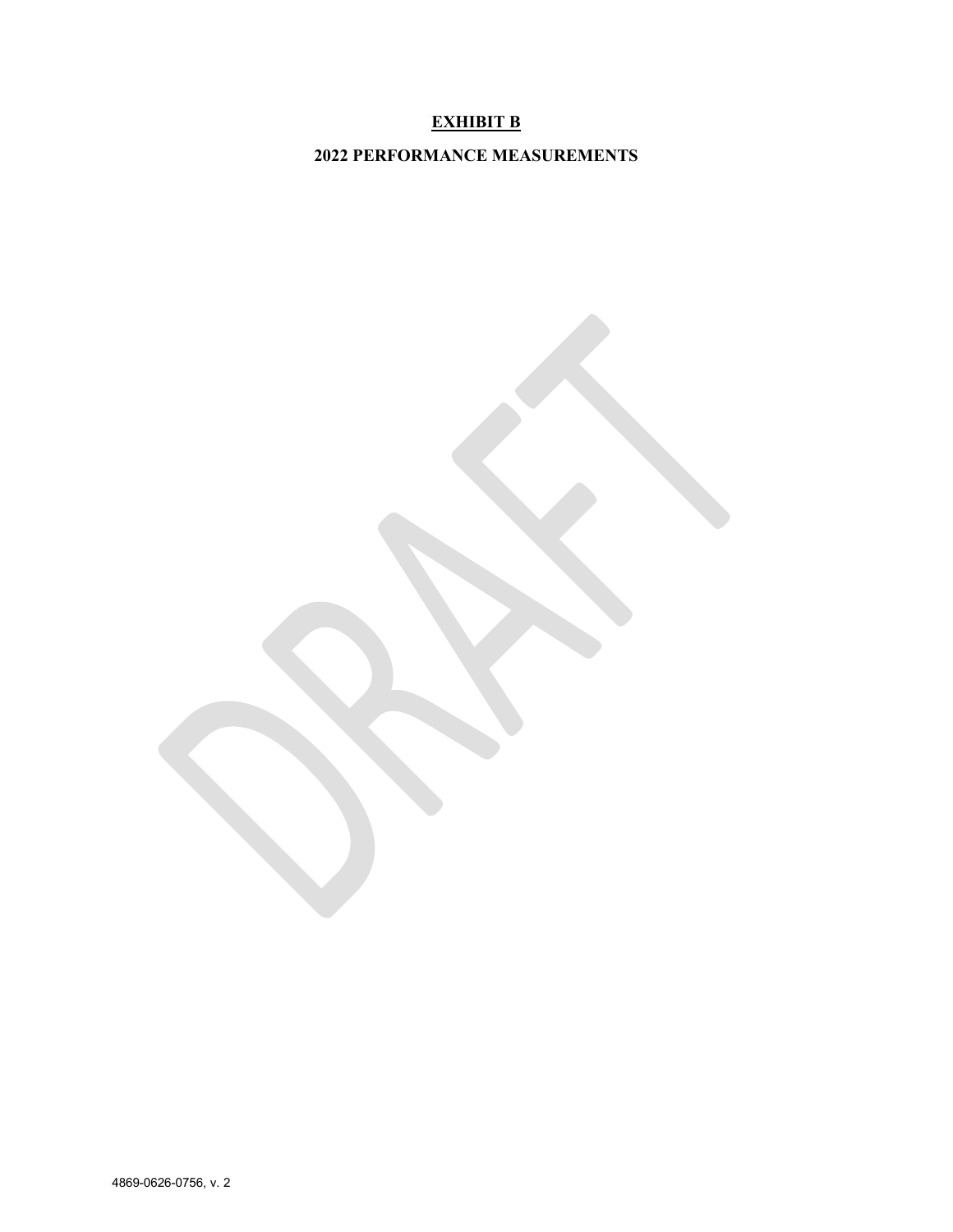## **EXHIBIT C**

**2021 OPERATIONS AND ACCOMPLISHMENTS**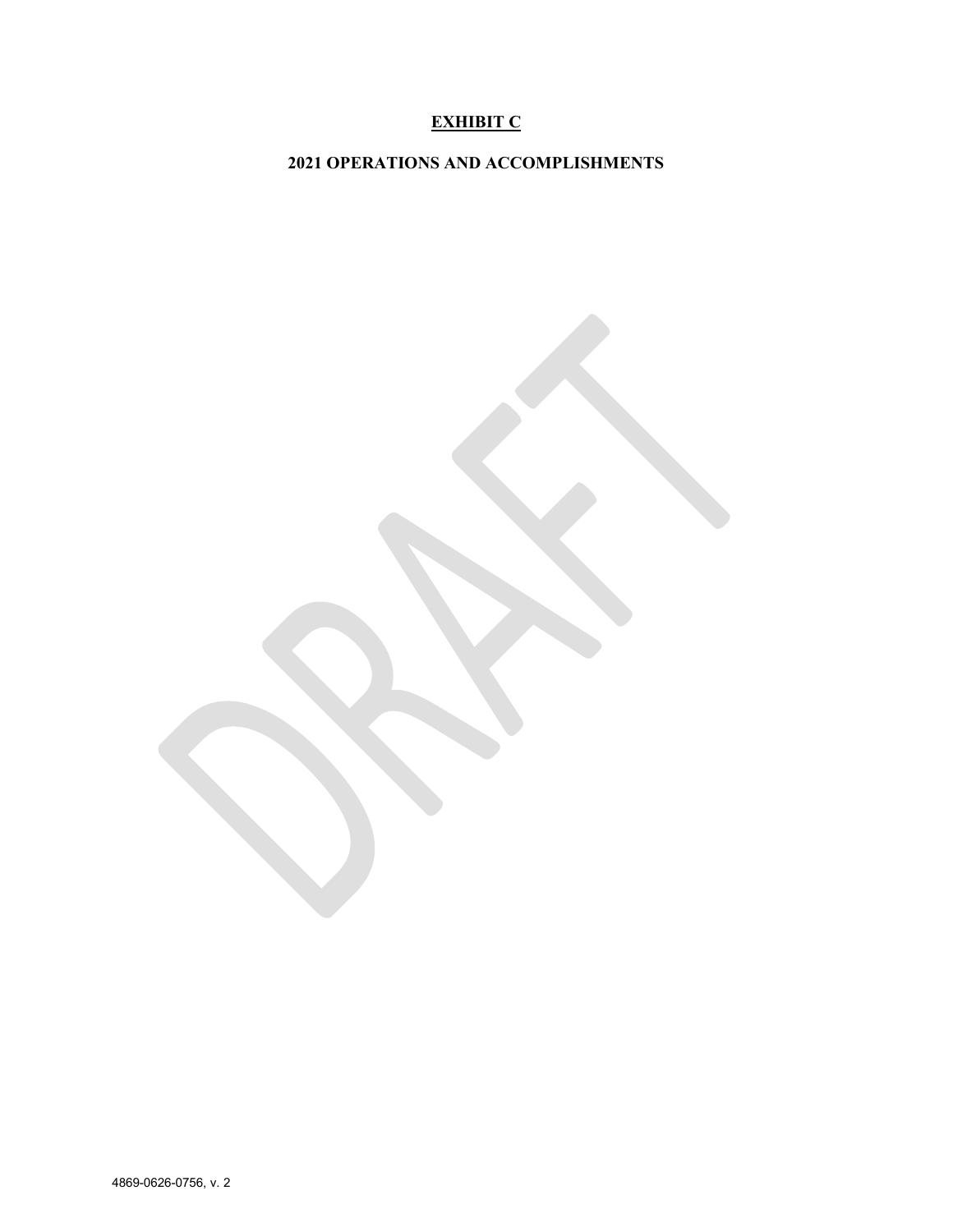### CITY OF NEWBURGH INDUSTRIAL DEVELOPMENT AGENCY

# Resolution No. 2022-03-15-02

#### **RESOLUTION AUTHORIZING THE AGENCY TO ENTER INTO AN EMPLOYMENT AGREEMENT**

A regular meeting of City of Newburgh Industrial Development Agency (the "Agency") was convened in public session at City Hall, 83 Broadway, Newburgh, New York on March 15, 2022, at 6:00 o'clock p.m., local time.

Each of the members present participated in the meeting either in person or remotely pursuant to the provisions of Chapter 417 of the Laws of 2021, as amended on January 14, 2022. The meeting was called to order by the Chair of the Agency and, upon roll being called, the following members of the Agency were:

PRESENT:

| <b>Austin DuBois</b>                         | Chairperson               |
|----------------------------------------------|---------------------------|
| Nancy Thomas                                 | Vice Chairperson          |
| <b>Marlon Ramos</b>                          | Treasurer                 |
| Christina Amato                              | Secretary                 |
| Michael Kelly                                | Member                    |
| <b>Adam Pollack</b>                          | Member                    |
| Gregory Nato                                 | Member                    |
|                                              |                           |
| <b>ABSENT:</b>                               |                           |
|                                              |                           |
|                                              |                           |
|                                              |                           |
| AGENCY STAFF PRESENT INCLUDED THE FOLLOWING: |                           |
|                                              |                           |
| <b>Cherisse Vickers</b>                      | <b>Executive Director</b> |
| Robert J. McLaughlin, Esq.                   |                           |
| Catherine D. Kemp, Esq.                      | <b>Agency Counsel</b>     |

The following resolution was offered by \_\_\_\_\_\_\_\_\_\_, seconded by \_\_\_\_\_\_\_, to wit:

WHEREAS, the City of Newburgh Industrial Development Agency (the "Agency") is authorized and empowered by the provisions of Chapter 1030 of the 1969 Laws of New York, constituting Title 1 of Article 18-A of the General Municipal Law, Chapter 24 of the Consolidated Laws of New York, as amended (the "Enabling Act" or the "Act") and Chapter 577 of the 1982 Laws of New York, as amended, constituting Section 913 of said General Municipal Law (said Chapter and the Enabling Act being hereinafter collectively referred to as the "Act") to promote, develop, encourage and assist in the acquiring,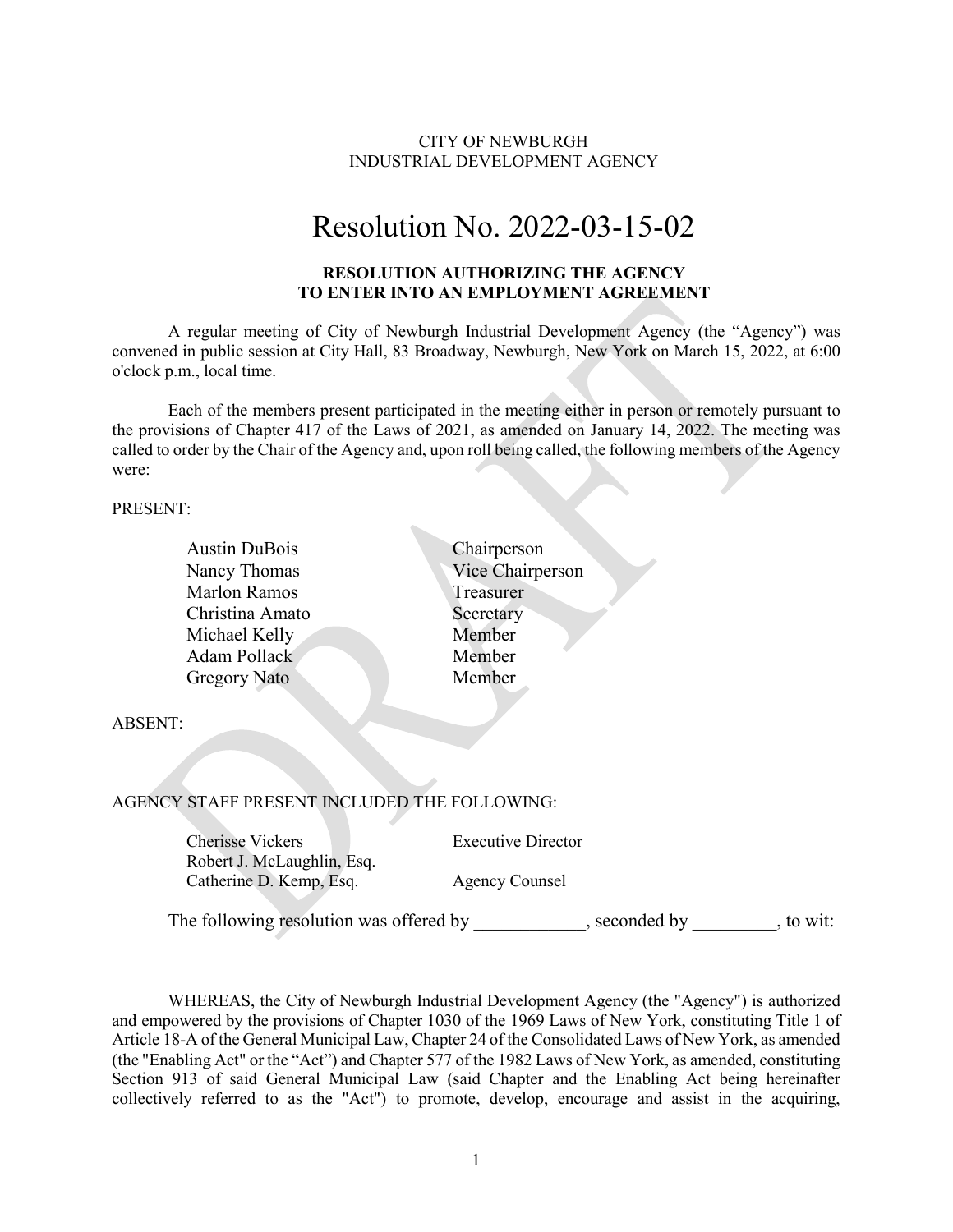constructing, reconstructing, improving, maintaining, equipping and furnishing of industrial, manufacturing, warehousing, commercial, and research and recreation facilities, among others, for the purpose of promoting, attracting and developing economically sound commerce and industry to advance the job opportunities, health, general prosperity and economic welfare of the people of the State of New York, to improve their prosperity and standard of living, and to prevent unemployment and economic deterioration ; and

WHEREAS, under Section 858(7) of the Act, the Agency is authorized and empowered to appoint officers, agents and employees, to prescribe their qualifications and to fix their compensation and to pay the same out of funds of the Agency; and

WHEREAS, the members of the Agency have determined that the position of Bookkeeper and Administrative Assistant (the "Bookkeeper") will promote the efficient day-to-day operations of the Agency; and

WHEREAS, the Agency now desires to employ Michele Gruber for the position of Bookkeeper; and

WHEREAS, the Agency and the Bookkeeper have discussed the provision of wages and benefits to the Bookkeeper.

NOW, THEREFORE, BE IT RESOLVED BY THE MEMBERS OF THE CITY OF NEWBURGH INDUSTRIAL DEVELOPMENT AGENCY, AS FOLLOWS:

Section 1. The Agency hereby approves the employment of Michele Gruber for the position of Bookkeeper under the terms discussed.

Section 2. The Chairperson is hereby authorized to take all reasonable actions necessary to implement the provisions thereof.

Section 3. This Resolution shall take effect immediately.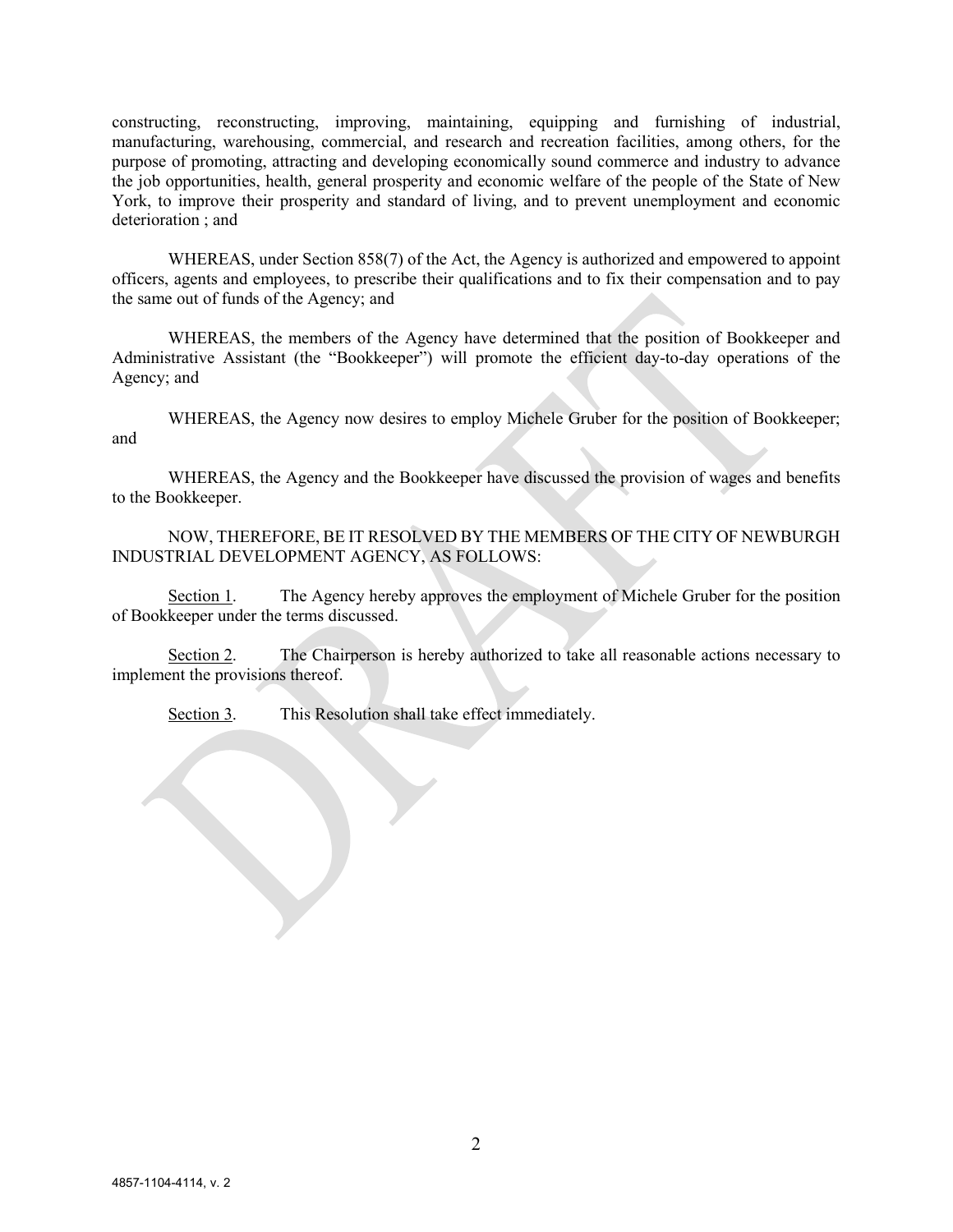The question of the adoption of the foregoing resolution was duly put to vote on roll call, which resulted as follows:

| <b>Austin DuBois</b> | <b>VOTING</b> |  |
|----------------------|---------------|--|
| Nancy Thomas         | <b>VOTING</b> |  |
| <b>Marlon Ramos</b>  | <b>VOTING</b> |  |
| Christina Amato      | <b>VOTING</b> |  |
| Michael Kelly        | <b>VOTING</b> |  |
| <b>Gregory Nato</b>  | <b>VOTING</b> |  |
| Adam Pollack         | <b>VOTING</b> |  |
|                      |               |  |

The foregoing resolution was thereupon declared duly adopted.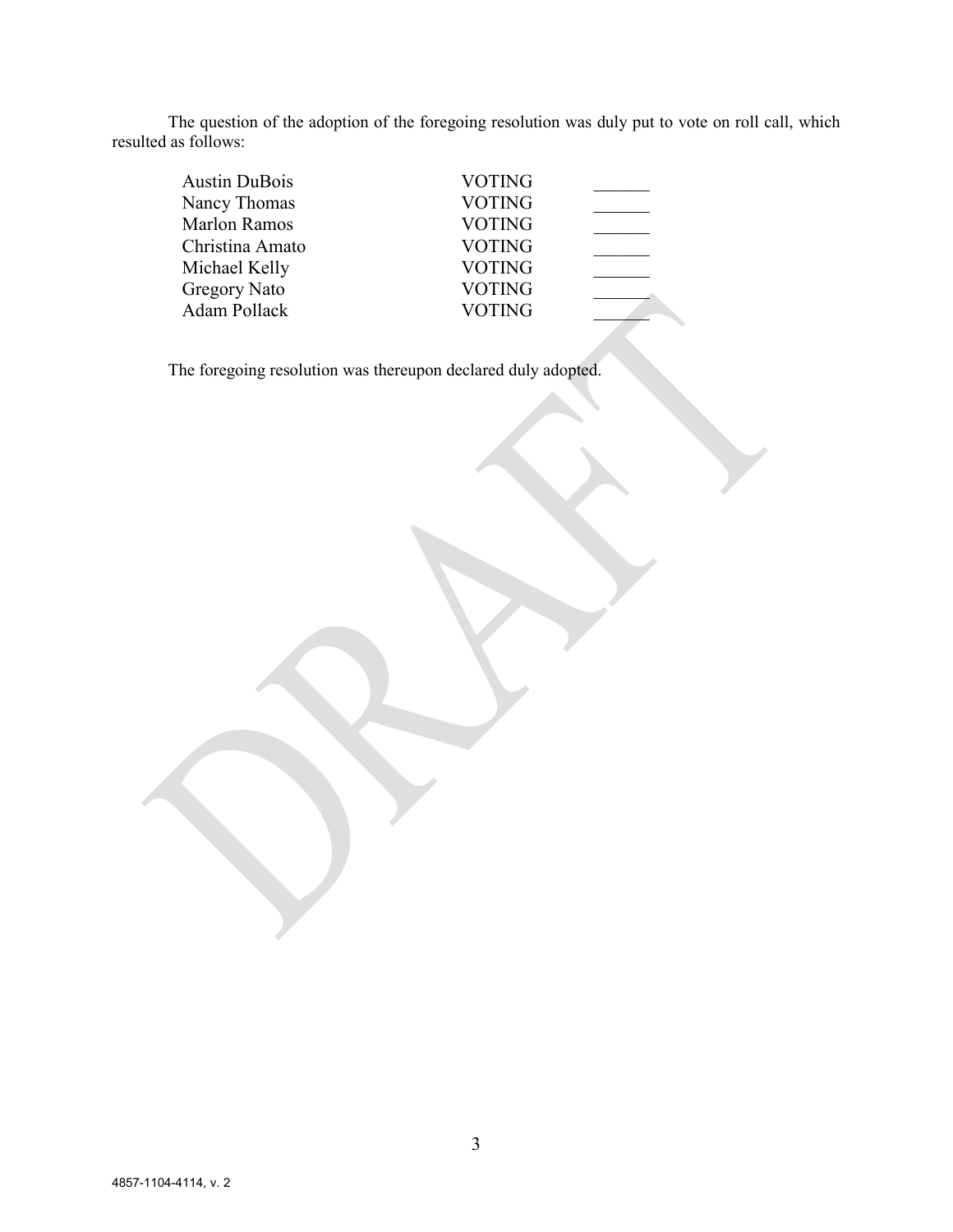| <b>STATE OF NEW YORK</b> | $\sum$ SS: |
|--------------------------|------------|
| <b>COUNTY OF ORANGE</b>  |            |

I, the undersigned Secretary of City of Newburgh Industrial Development Agency (the "Agency"), do hereby certify that I have compared the foregoing extract of the minutes of the meeting of the members of the Agency held on October 18, 2021 with the original thereof on file in my office, and that the same is a true and correct copy of said original and of the whole of said original so far as the same relates to the subject matters therein referred to.

I FURTHER CERTIFY that (A) all members of the Agency had due notice of said meeting; (B) said meeting was in all respects duly held; (C) pursuant to Article 7 of the Public Officers Law (the "Open Meetings Law"), said meeting was open to the general public, and due notice of the time and place of said meeting was given in accordance with such Open Meetings Law; and (D) there was a quorum of the members of the Agency present throughout said meeting.

I FURTHER CERTIFY that, as of the date hereof, the attached Resolution is in full force and effect and has not been amended, repealed or rescinded.

IN WITNESS WHEREOF, I have hereunto set my hand and affixed the seal of the Agency this day of March, 2022.

Secretary

 $\overline{\phantom{a}}$  , where  $\overline{\phantom{a}}$  , where  $\overline{\phantom{a}}$  , where  $\overline{\phantom{a}}$  , where  $\overline{\phantom{a}}$ 

(SEAL)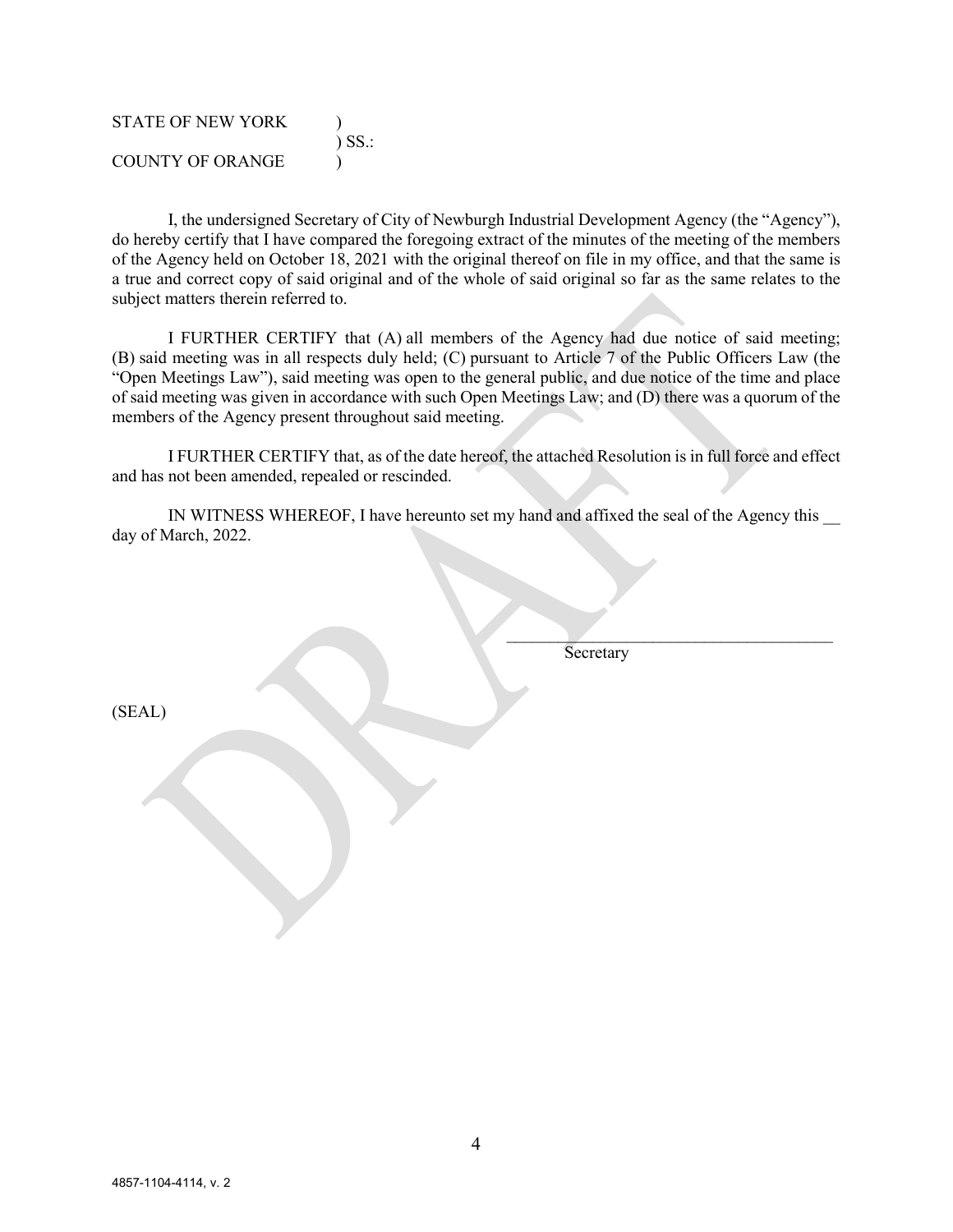## CITY OF NEWBURGH INDUSTRIAL DEVELOPMENT AGENCY

## Resolution No. 2022-3-15-03

## **RESOLUTION AMENDING A LOCAL LABOR POLICY**

A regular meeting of City of Newburgh Industrial Development Agency (the "Agency") was convened in public session at City Hall, 83 Broadway, Newburgh, New York on March 15, 2022, at 6:00 o'clock p.m., local time.

Each of the members present participated in the meeting either in person or remotely pursuant to the provisions of Chapter 417 of the Laws of 2021, as amended on January 14, 2022. The meeting was called to order by the Chair of the Agency and, upon roll being called, the following members of the Agency were:

| <b>Austin DuBois</b> | Chairperson      |
|----------------------|------------------|
| Nancy Thomas         | Vice Chairperson |
| <b>Marlon Ramos</b>  | Treasurer        |
| Christina Amato      | Secretary        |
| Michael Kelly        | Member           |
| Adam Pollick         | Member           |
| <b>Gregory Nato</b>  | Member           |
|                      |                  |

#### AGENCY STAFF PRESENT INCLUDED THE FOLLOWING:

Cherisse Vickers Executive Director Robert J. McLaughlin, Esq. Catherine D. Kemp, Esq. Agency Counsel

The following resolution was offered by example by example seconded by to wit:

#### RESOLUTION AMENDING A LOCAL LABOR POLICY.

WHEREAS, the City of Newburgh Industrial Development Agency (the "Agency") is authorized and empowered by the provisions of Chapter 1030 of the 1969 Laws of New York, constituting Title 1 of Article 18-A of the General Municipal Law, Chapter 24 of the Consolidated Laws of New York, as amended (the "Enabling Act") and Chapter 577 of the 1982 Laws of New York, as amended, constituting Section 913 of said General Municipal Law (said Chapter and the Enabling Act being hereinafter collectively referred to as the "Act") to promote, develop, encourage and assist in the acquiring, constructing, reconstructing, improving, maintaining, equipping and furnishing of commercial, manufacturing and industrial facilities, among others, for the purpose of promoting, attracting and developing economically sound commerce and industry to advance the job opportunities, health, general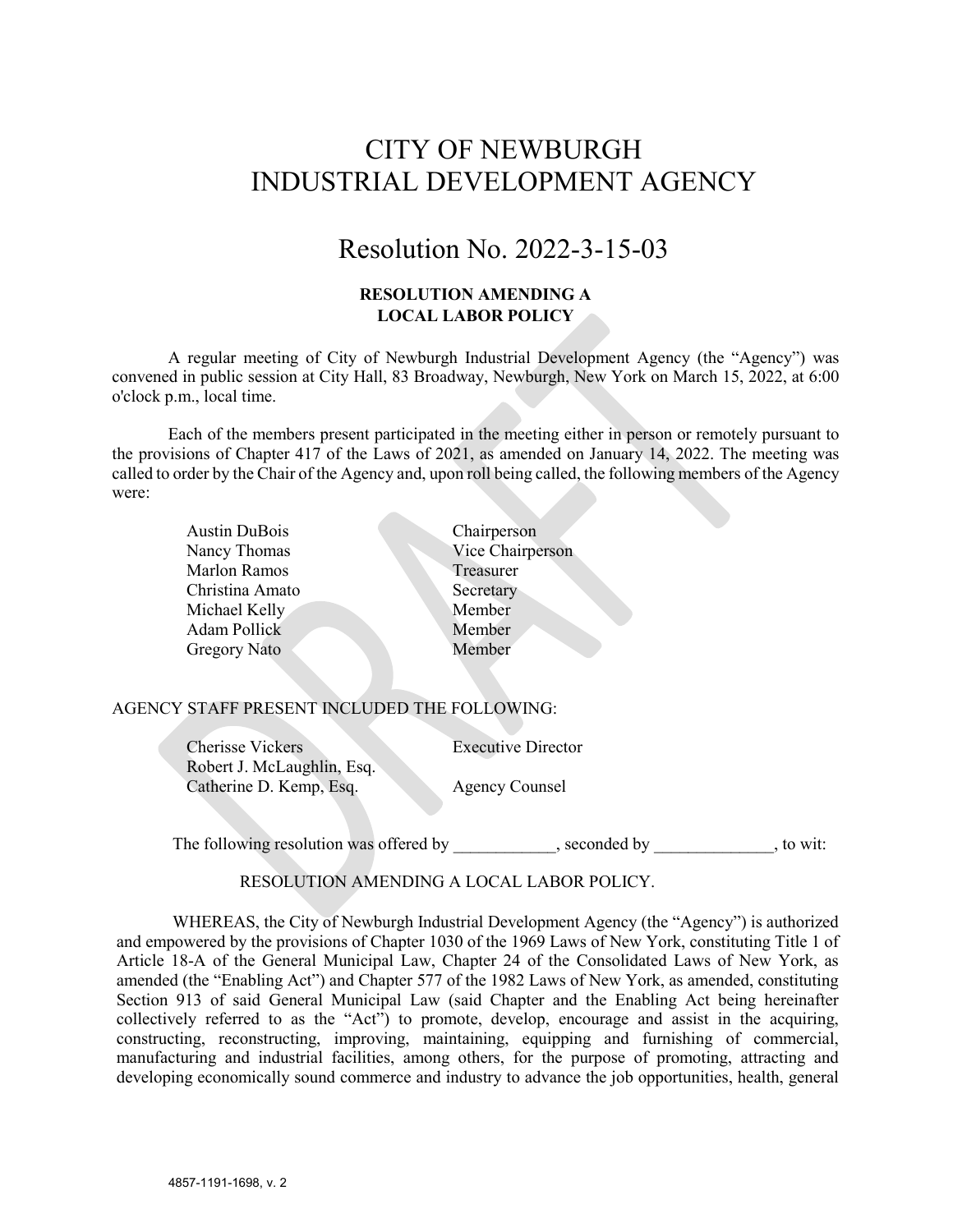prosperity and economic welfare of the people of the City of Newburgh, to improve their prosperity and standard of living, and to prevent unemployment and economic deterioration; and

WHEREAS, construction jobs, though limited in time duration, are vital to the overall employment opportunities and economic growth in the City of Newburgh specifically and in Orange County generally; and

WHEREAS, the Agency desires that companies benefiting from its financial assistance programs should employ local laborers, mechanics, craft persons, journey workers, equipment operators, truck drivers and apprentices, including those who have returned from military service, during the construction phase of projects in order to further the Agency's purpose to advance the general prosperity of the City of Newburgh; and

WHEREAS, the Agency also desires that companies benefiting from its financial assistance programs should engage Minority and Women-Owned Business Enterprises to promote business opportunities for minorities and women; and

WHEREAS, the Agency now desires to amend its Local Labor Policy to provide additional guidelines for the use of Minority and Women-Owned Business Enterprises by companies benefiting from Agency financial assistance; and

WHEREAS, the members of the Agency have reviewed and discussed the Local Labor Policy attached hereto as Exhibit A.

NOW, THEREFORE, BE IT RESOLVED BY THE MEMBERS OF THE CITY OF NEWBURGH INDUSTRIAL DEVELOPMENT AGENCY AS FOLLOWS:

Section 1. The Agency hereby adopts the Local Labor Policy in the form attached hereto as Exhibit A, with such additions and changes as approved at this meeting.

Section 2. The Chair and the Executive Director are authorized to publish and post the Local Labor Policy adopted by this Resolution.

Section 3. This Resolution shall take effect immediately.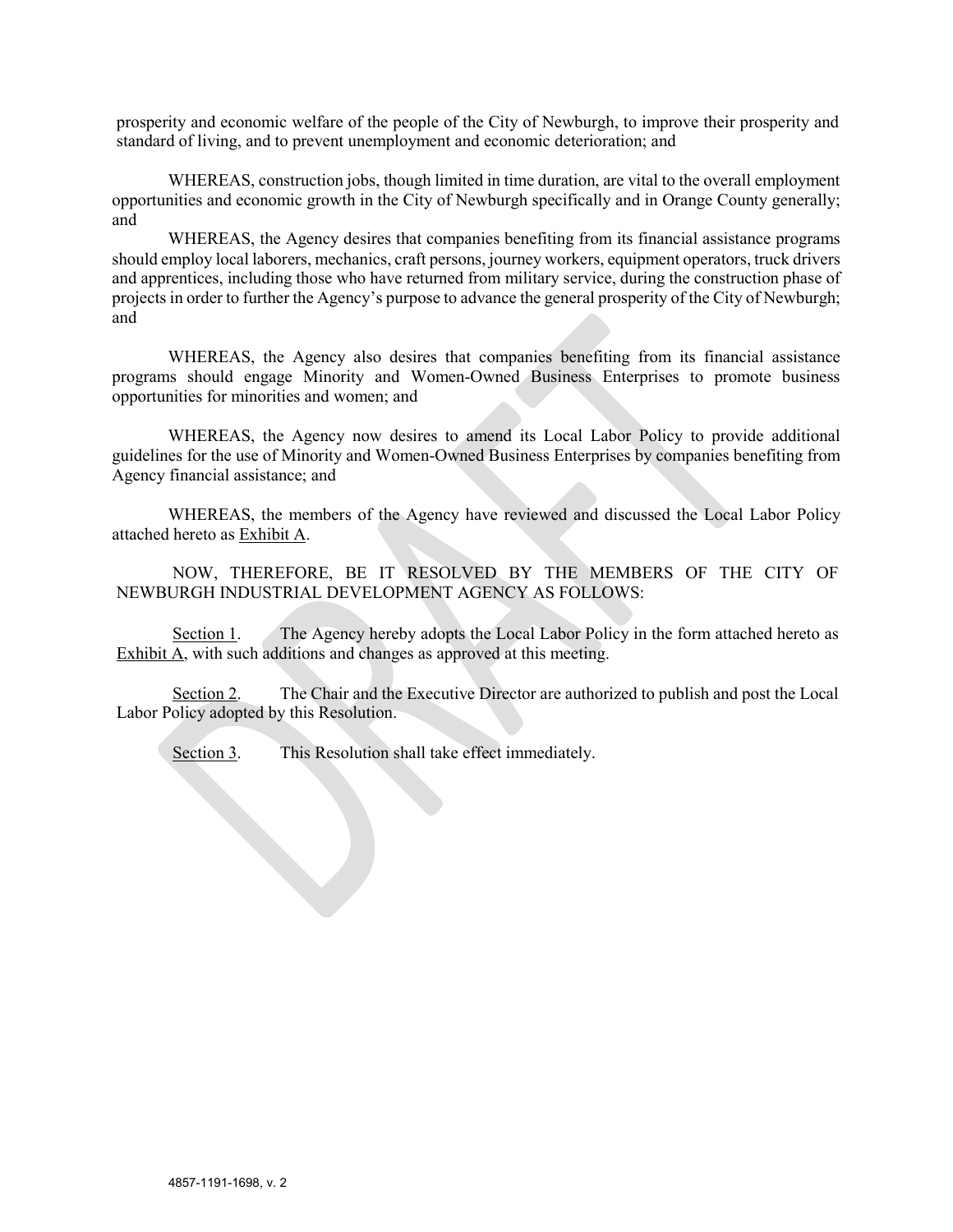The question of the adoption of the foregoing Resolution was duly put to a vote on roll call, which resulted as follows:

| <b>Austin DuBois</b> | VOTING        |  |
|----------------------|---------------|--|
| Nancy Thomas         | <b>VOTING</b> |  |
| <b>Marlon Ramos</b>  | <b>VOTING</b> |  |
| Christina Amato      | VOTING        |  |
| Michael Kelly        | <b>VOTING</b> |  |
| Gregory Nato         | <b>VOTING</b> |  |
| Adam Pollack         | <b>VOTING</b> |  |

The foregoing Resolution was thereupon declared duly adopted.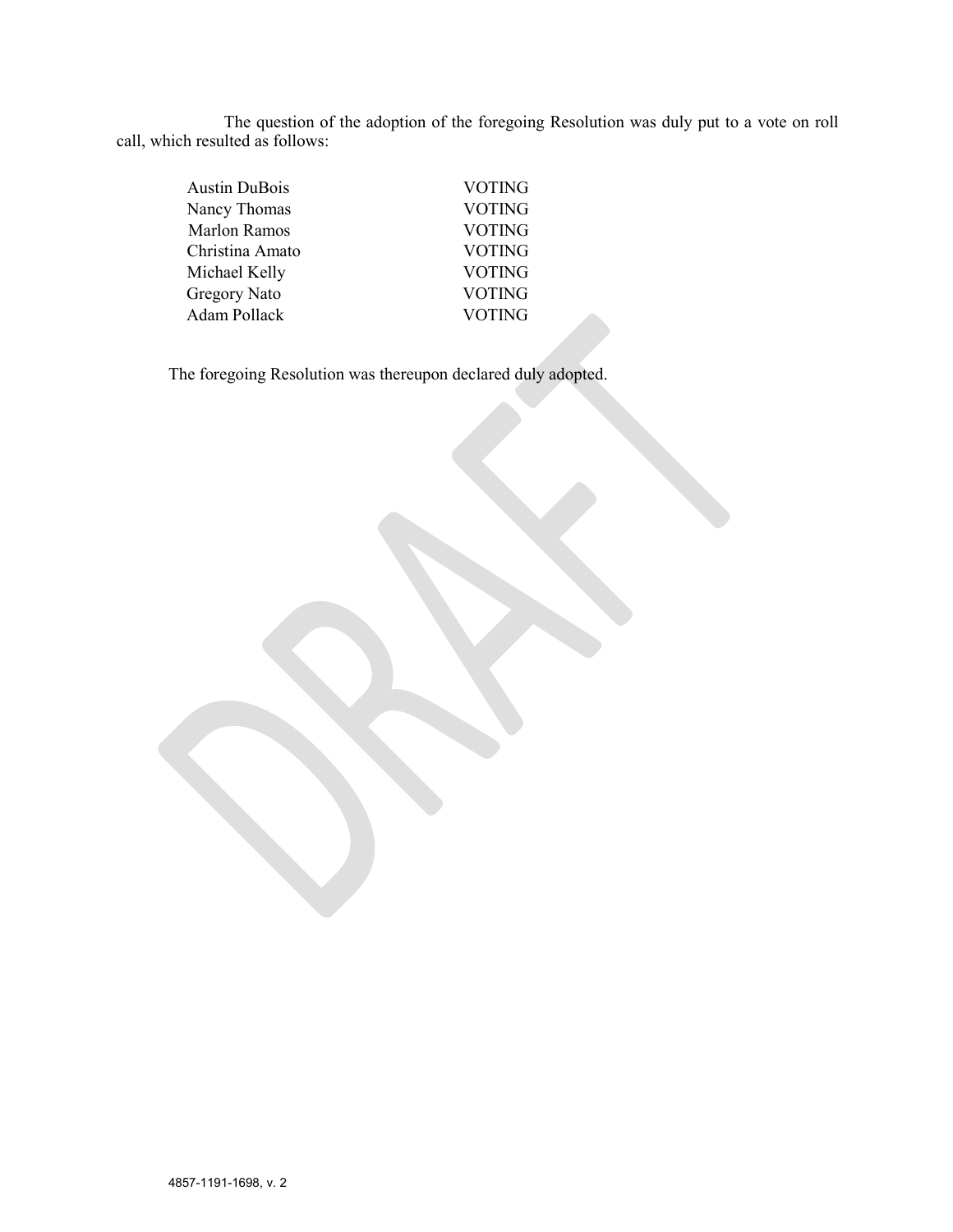| STATE OF NEW YORK |             |
|-------------------|-------------|
|                   | $\sum$ SS.: |
| COUNTY OF ORANGE  |             |

I, the undersigned Secretary of the City of Newburgh Industrial Development Agency (the "Agency"), DO HEREBY CERTIFY that I have compared the foregoing annexed extract of the minutes of the meeting of the members of the Agency, including the Resolution contained therein, held on March 22, 2021 with the original thereof on file in my office, and that the same is a true and correct copy of said original and of such Resolution contained therein and of the whole of said original so far as the same relates to the subject matters therein referred to.

I FURTHER CERTIFY that (A) all members of the Agency had due notice of said meeting; (B) said meeting was in all respects duly held; (C) pursuant to Article 7 of the Public Officers Law (the "Open Meetings Law"), said meeting was open to the general public, and due notice of the time and place of said meeting was duly given in accordance with such Open Meetings Law; and (D) there was a quorum of the members of the Agency present throughout said meeting.

I FURTHER CERTIFY that, as of the date hereof, the attached Resolution is in full force and effect and has not been amended, repealed or rescinded.

IN WITNESS WHEREOF, I have hereunto set my hand and affixed the seal of the Agency this day of March 2022.

**Secretary**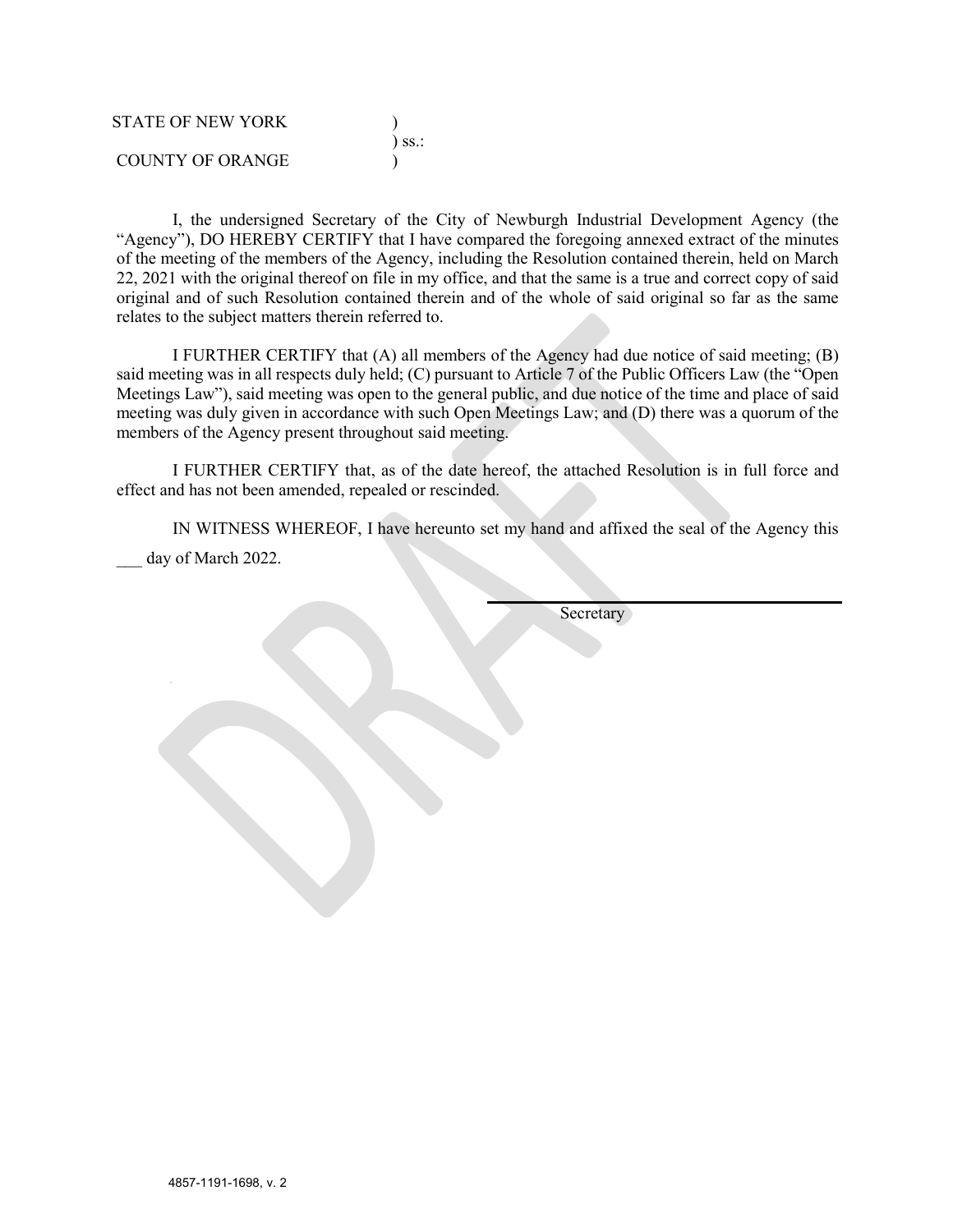## **EXHIBIT A**

LOCAL LABOR POLICY

OF THE

### CITY OF NEWBURGH INDUSTRIAL DEVELOPMENT AGENCY

AMENDED MARCH 15, 2022

4857-1191-1698, v. 2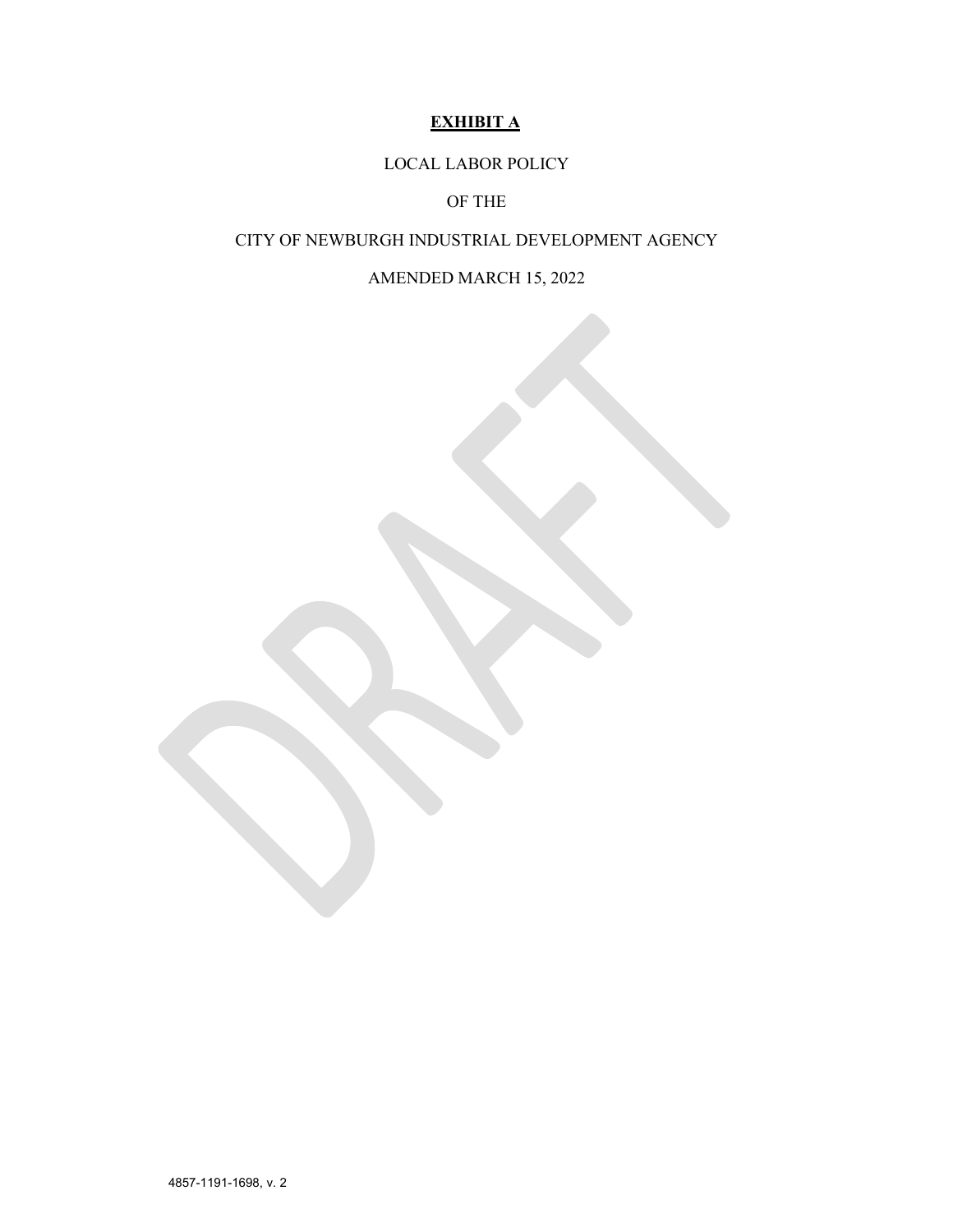## **LOCAL LABOR POLICY**

#### **CITY OF NEWBURGH INDUSTRIAL DEVELOPMENT AGENCY**

## **ADOPTED FEBRUARY 16, 2022**

### **REVISED MARCH 15, 2022**

#### **Section 1: Purpose and Authority**

The City of Newburgh Industrial Development Agency (the "Agency") was created for the purpose of creating employment opportunities for, and to promote the general prosperity and economic welfare of, the residents of the City of Newburgh, Orange County, New York. The Agency offers economic incentives and benefits to qualified applicants who wish to locate or expand their businesses or facilities in the City of Newburgh. When the Agency approves a project, it enters into agreements to extend these incentives and benefits to the applicant.

Construction jobs, though limited in time duration, are vital to the overall employment opportunities and economic growth in the City of Newburgh specifically and in Orange County generally. The Agency believes that companies benefiting from its financial assistance programs should employ local laborers, mechanics, craft persons, journey workers, equipment operators, truck drivers and apprentices (hereinafter "construction workers"), including those who have returned from military service, during the construction phase of projects. In this way, the Agency can generate significant benefits to advance the City of Newburgh 's general prosperity. It is also the goal of the Agency to promote the use of local veterans on projects receiving Agency benefits. By partnering with local contractors, local contractor groups, local trade unions and contractors awarded work on Agency projects, there are opportunities for veterans to gain both short-term and long-term careers in the construction industry.

## **Section 2: General Provisions**

It is, therefore, the policy of the Agency that firms benefiting from its programs shall employ workers from the City of Newburgh and the "local labor" market for (i) the site preparation and construction phases of the project, (ii) the installation of the internal furnishings and equipment outfitting if, and to the extent, that the Agency granted benefits regarding such internal furnishings and equipment outfitting of the constructed facility (*e.g.,* sales tax benefits on such furnishings and/or equipment), and (iii) all renovations and additions if, and to the extent, that the Agency granted benefits for such renovations and additions.

For the purpose of this policy (" Policy"), the "local labor" market for construction workers shall be defined as those individuals living in City of Newburgh or in the following Counties: Orange, Ulster, Sullivan, Dutchess, Putnam, Rockland and Westchester. The Agency encourages each applicant receiving financial assistance to utilize labor from the City of Newburgh and/or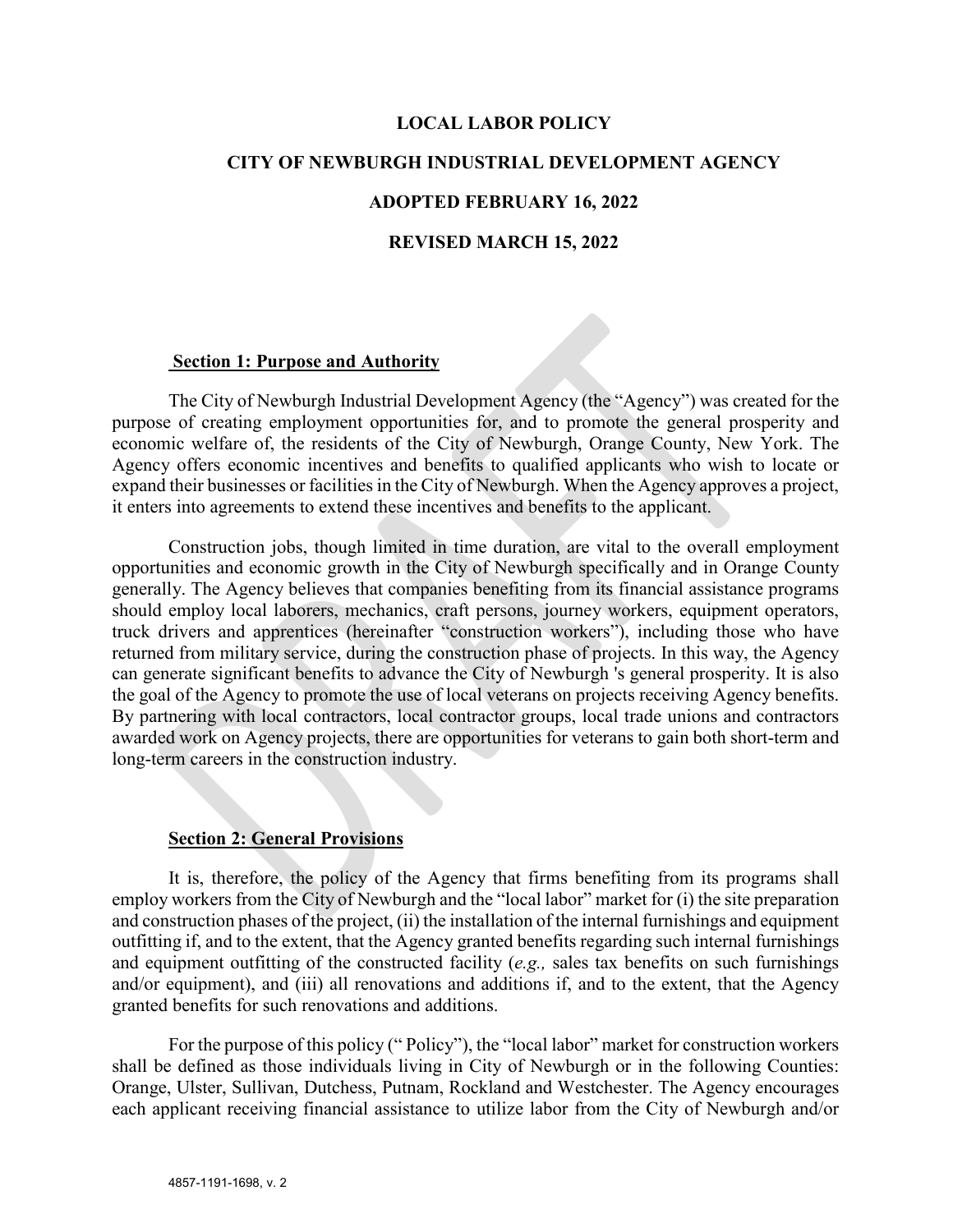Orange County to the extent possible. Each applicant ("Applicant") receiving Agency financial assistance (collectively, "Agency Benefits") shall ensure that contractor(s) and developer(s) engage or hire at least 85% from the "local labor" market for their approved projects. The 85% shall be borne by each primary contractor including their subcontractors and in total at the time of completion of the project. The contractor/developer is mandated to keep daily log sheets of all field workers, commencing on the date of application. Any work performed after application shall be included in the determination of overall compliance with the 85% hiring requirements of this Policy. A third-party auditing firm (the "Agency Project Monitor" or the "Monitor") will be engaged to monitor construction work commencing on the date Agency Benefits are granted by resolution of the Agency. Monitoring on site by the third-party auditing firm may be performed with or without prior notice to the Applicant to ensure accuracy of the monitoring information and reporting. Each Applicant will be responsible for the payment of such auditing firm.

## **Section 3: Exemptions**

The Agency recognizes, however, that the use of local labor may not be possible for several reasons, and the Applicant may request an exemption on a particular contract or trade scope for the following reasons:

- 1. Warranty issues
	- a. In the case a specialized manufacturing warranty is required by the applicant in which no local labor can manufacture an "all equal" product
	- b. In the case an installation warranty is required by the applicant in which no local labor can install an "all equal" product
- 2. Specialized construction is required and no local contractors or local construction workers have the required skills, certifications or training to perform the work;
- 3. Cost Differentials:

a. For projects whose project cost are equal to or in excess \$15,000,000, significant cost differentials in bid prices whereby the use of local labor and materials significantly increases the subcontract or contract of a particular trade or work scope by 30%. Every reasonable effort should be made by the Applicant and or the Applicants' contractor to get below the 30% cost differential including, but not limited to, communicating and meeting with local construction trade organizations, such as the local Contractor Associations. If the applicant or applicants' contractors cannot get below the 30% cost differential, the applicant must give the otherwise preferred local bidder one final chance to get below the 30% cost differential. This effort must be documented and presented to the Agency's third-party local labor monitoring firm.

b. For projects whose project cost is less than \$15,000,000, significant cost differentials in bid prices whereby the use of local labor and materials significantly increases the subcontract or contract of a particular trade or work scope by 15% or more. Every reasonable effort should be made by the Applicant and or the Applicants' contractor to get below the 15% cost differential including, but not limited to, communicating and meeting with local construction trade organizations, such as the local Contractor Associations. If the applicant or applicants' contractors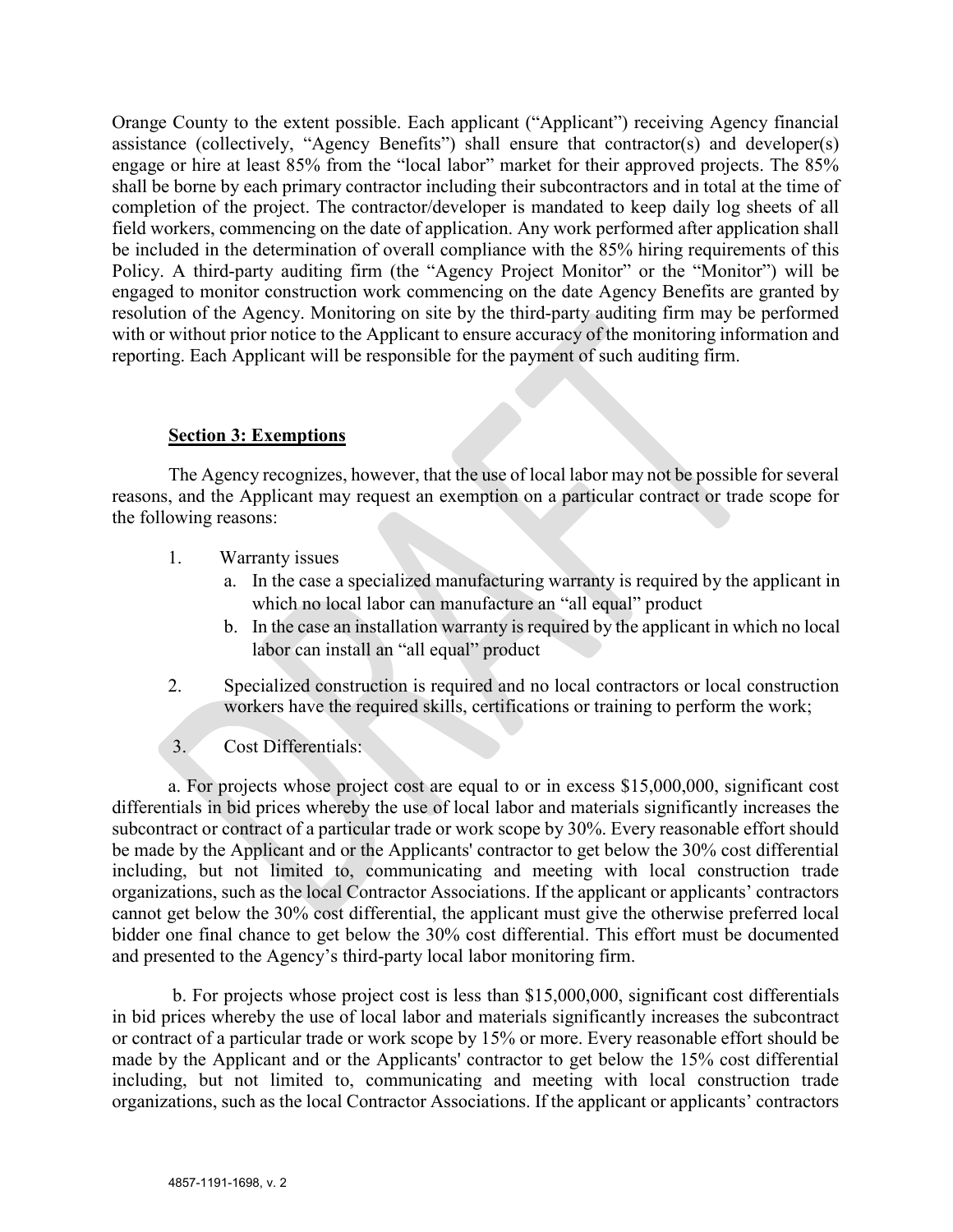cannot get below the 15% cost differential, the applicant must give the otherwise preferred local bidder one final chance to get below the 15% cost differential. This effort must be documented and presented to the Agency's third-party local labor monitoring firm.

- 4. No local labor is available for the project; and
- 5. The contractor requires key or core persons such as supervisors, foreman or "construction workers" having special skills that are not available in the "local labor" market.

The request to secure an exemption for the use of non-local labor must be received from the Applicant on the exemption form provided by the Agency or the Monitor and received in advance of work commencing. The request will be reviewed by the Monitor and forwarded to the Agency, at which time the Agency' s Audit Committee shall have the authority to approve or disapprove the exemption. The Monitor shall report each authorized exemption to the Board of Directors at its' bi-monthly meeting.

## **Section 4: Certified Payroll Records and Monitoring Requirement**

A certified payroll requirement improves record keeping and accountability about job descriptions, hours worked and wages earned on an IDA Project site. Accordingly, the designated construction manager for the IDA Project, acting as agent for the applicant, on the IDA Project shall: (i) provide to the duly designated Monitor"" within 30 days of the end of the month being reported a certified monthly payroll report of all construction workers working on the IDA Project site, which include names, days/hours worked, and rate of pay, and worker classification, and (ii) annually certify to the Agency that the IDA Project is in compliance with state laws related to environmental quality, worker safety and protection, and wages and hours.

The Monitor shall issue a report to the Executive Director relative to compliance with this policy who shall share such information with the IDA Board of Directors. All applicants have a duty to cooperate with the Monitor. All costs of the Monitor shall be the obligation of the applicant. If a violation of the policy has occurred, the Executive Director shall notify the applicant in writing and give such applicant a warning of such violation. In the event there is a subsequent violation of the policy, the Executive Director shall bring such information to the IDA Board of Directors which may, in its discretion, take action to revoke or recapture IDA benefits

## **Section 5: Project Information**

Applicants receiving Agency financial assistance, as well as contractor(s)/developer(s) on the project, shall make every effort to utilize vendors, material suppliers, subcontractors and professional services from the City of Newburgh and the surrounding counties identified above. Applicant(s), contractor(s) and developer(s) shall be required to keep records of those local vendor(s), material supplier(s), contractor(s) and professional services whom they have solicited and with whom they have contracted with or made awards to. This shall be stored in a binder on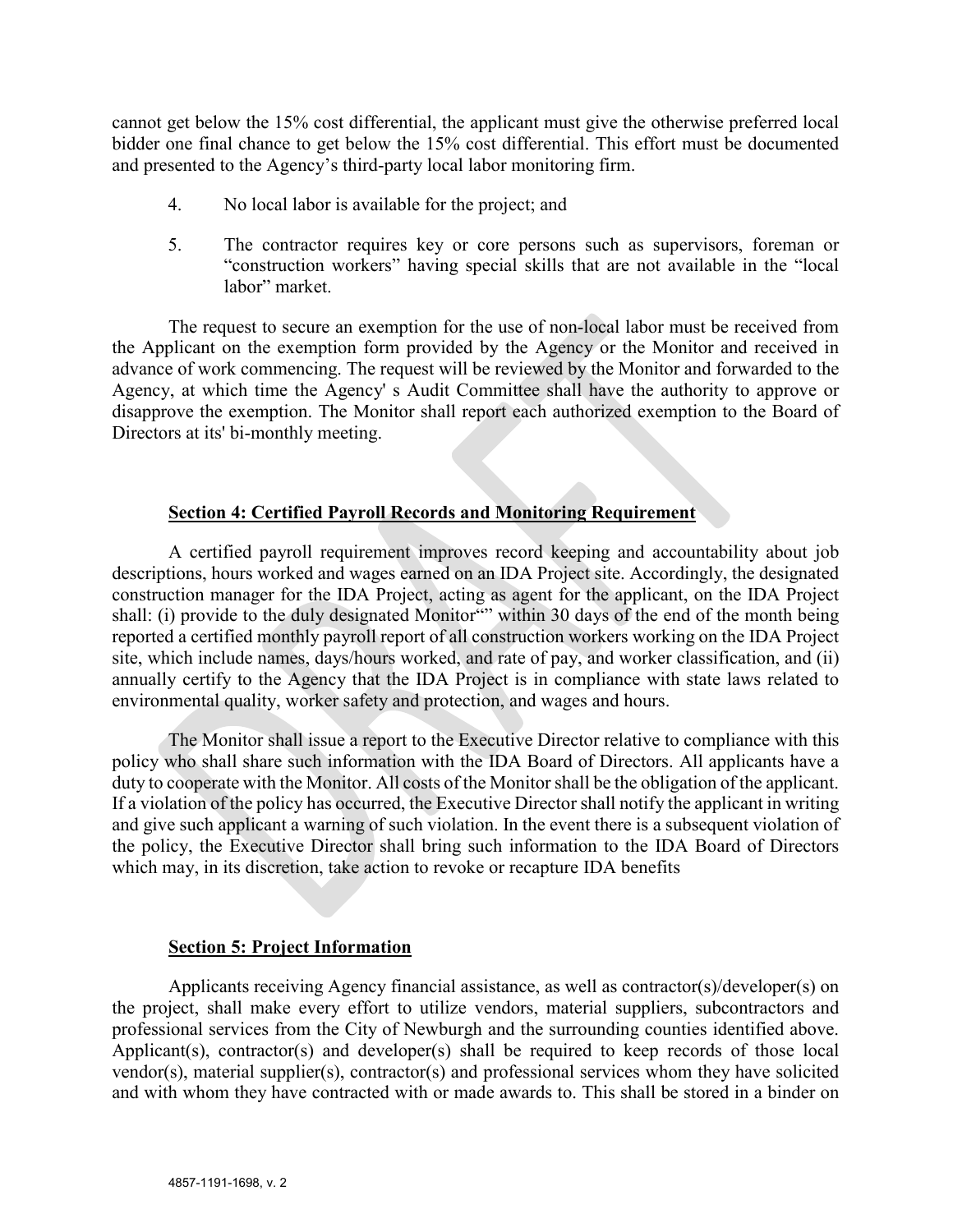the project site during construction and shall be easily available for review by an authorized representative of the Agency, such as the Agency' s Monitor. Such binder shall also include any documents for solicitation and the final contracts. Once approved for Agency Benefits, all Applicants will be required to provide to the Agency' s staff the following information:

- 1. Contact information for the Applicant's representative who will be responsible and accountable for providing information about the bidding and awarding of construction contracts relative to the Applicants project;
- 2. Description of the nature of construction jobs created by the project, including in as much detail as possible, the number, type and duration of construction positions;
- 3. The names, contact information, certificate of authorization to do business in the State of New York and copies of current Certificates of NYS Workers' Compensation Insurance, NYS Disability Insurance, General Liability Insurance and proof of current OSHA training certification from all contractors' employees performing work on the site; and
- 4. A Construction Completion Report listing the names and business locations of prime contractors, subcontractors and vendors who have been engaged in the construction phase of the project.

All Agency projects are subject to local monitoring by the Agency and the Monitor. The Applicant and/or construction manager or general contractor acting as agent for the Applicant on the project, shall keep a log book on site detailing the number of workers, hours worked and counties and states in which they reside. Proof of residency or copy of drivers' license shall be included in the log book, along with evidence of necessary OSHA Certifications. Reports will be on forms provided by the Agency or weekly payroll reports which contain the same information as required on the Agency issued form. The Applicant(s), contractor(s) and developer(s) are subject to periodic inspection or monitoring by the Agency or the Monitor.

## **Section 6: Bulletin Board**

The Agency will use a third-party firm(s) to monitor and audit compliance with this Policy, the cost of which shall be paid for by the Applicant at closing in advance of future audits and held in a non-interest bearing escrow account by the Agency until all such audits are completed. The Applicant of an Agency approved project, unless otherwise agreed by the Agency, shall be required to maintain a 4' X 8' bulletin board on the project site. The bulletin board shall be located in an area that is accessible to onsite workers and visitor, which should be clear and legible at least 10 feet from said bulletin board, and contain the following information:

- 1. Contact information for the Applicant;
- 2. Summary of the Agency Benefits received;
- 3. Contractor's name(s) and contact information;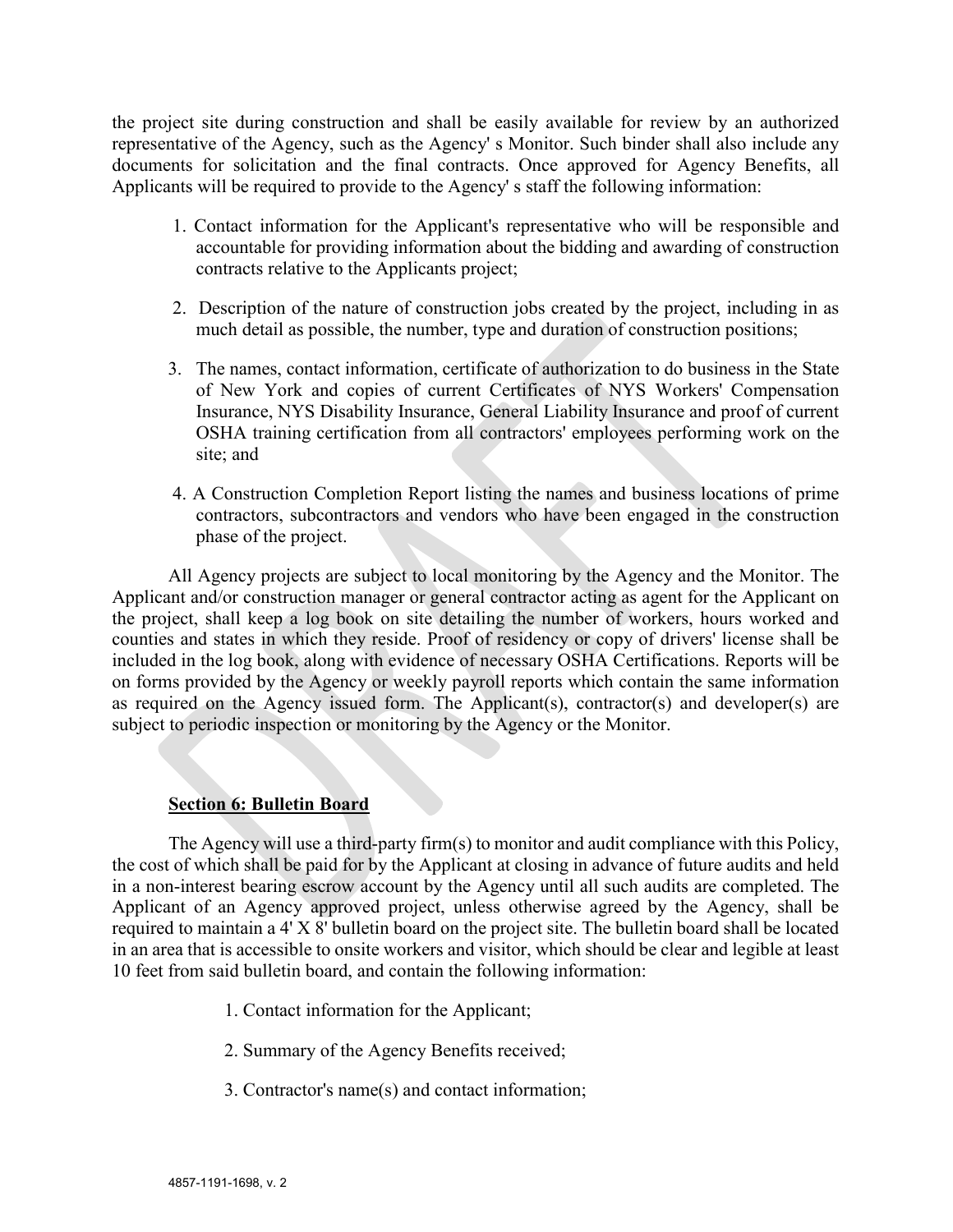- 4. Copies of proof of exemption (if any) from this Policy;
- 5. Copies of any warnings or violations (if any) of this Policy; and
- 6. Copy of this Policy executed by the Applicant.

### **Section 7: Compliance**

The Monitor shall issue a report to the Agency immediately when an Applicant or Applicants' contractor (or developer) is not in compliance of this Policy. Agency staff shall advise the Audit Committee and/or Agency Board on non-compliance by email or at the next scheduled meeting. If a violation of this Policy has occurred, Agency staff shall notify the Applicant and contractor in writing of noncompliance and give Applicant a warning of violation and 72 hours in which to correct such violation. Upon evidence of continued non-compliance or additional violations, the Agency and/or the Monitor shall notify the Applicant that the project is in violation of this Policy and is subject to Agency Board action which may result in the revocation, termination and/or recapture of any or all Agency Benefits conferred by the Agency as provided in the project closing documents.

## **ATTACHMENTS**

| Exhibit A | Certificates of Authorization and Insurance Requirements Policy |
|-----------|-----------------------------------------------------------------|
| Exhibit B | Mandated safety Training and Drug Screening Policy              |
| Exhibit C | Certified payroll Records and Monitoring Requirements Policy    |
| Exhibit D | <b>Apprenticeship Program Policy</b>                            |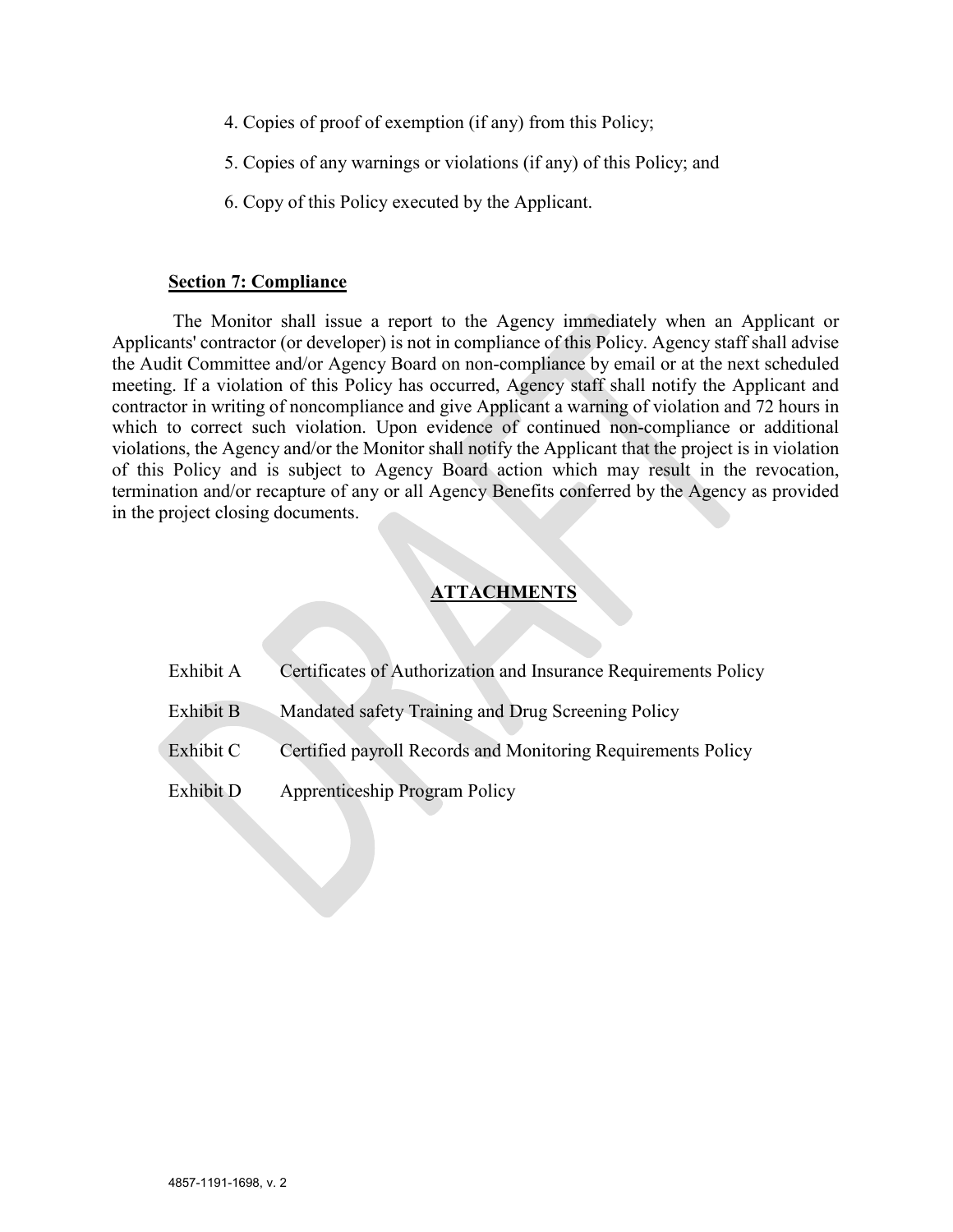## **Exhibit A**

### CERTIFICATES OF AUTHORIZATION AND INSURANCE REQUIREMENTS POLICY CITY OF NEWBURGH INDUSTRIAL DEVELOPMENT AGENCY

The City of Newburgh Industrial Development Agency (IDA) was created for the purpose of creating employment opportunities for, and to promote the general prosperity and economic welfare of the residents of the City of Newburgh. The IDA offers economic incentives and benefits to qualified applicants who wish to locate or expand their businesses or facilities in the City of Newburgh. When the IDA approves a project, it enters into agreements to extend these incentives and benefits to the applicant. In order to adequately protect the IDA from claims, all applicants are required to provide to the IDA's Executive Director or a duly appointed IDA monitor ("Monitor") with the names, contact information, certificate of authorization to do business in the State of New York and copies of current Certificates of State of New York Workers' Compensation Insurance, State of New York Disability Insurance, and General Liability Insurance of all contractors working on the Project. All applicants have a continuing obligation to provide this information to the IDA during the course of Project construction. The Monitor shall issue a report to the Executive Director relative to compliance with this policy who shall share such information with the IDA Board of Directors. All applicants have a duty to cooperate with the Monitor. All costs of the Monitor shall be the obligation of the applicant. If a violation of the policy has occurred, the Executive Director shall notify the applicant in writing and give such applicant a warning of such violation. In the event there is a subsequent violation of the policy, the Executive Director shall bring such information to the IDA Board of Directors which may, in its discretion, take action to revoke or recapture IDA benefits.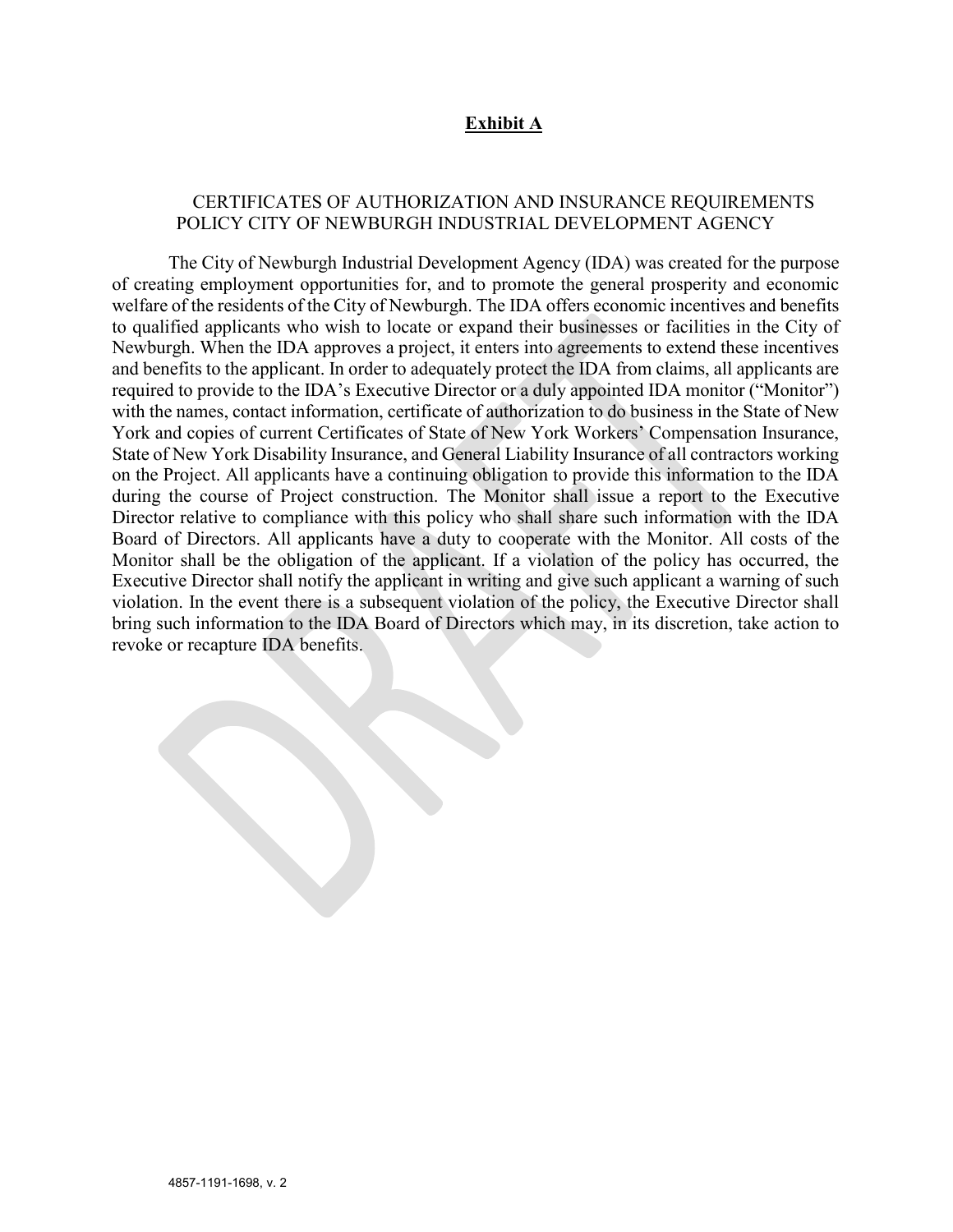## **Exhibit B**

### MANDATED SAFETY TRAINING AND DRUG SCREENING POLICY

#### CITY OF NEWBURGH INDUSTRIAL DEVELOPMENT AGENCY

The City of Newburgh Industrial Development Agency (IDA) was created for the purpose of creating employment opportunities for, and to promote the general prosperity and economic welfare of the residents of the City of Newburgh. The IDA offers economic incentives and benefits to qualified applicants who wish to locate or expand their businesses or facilities in the City of Newburgh. When the IDA approves a project, it enters into agreements to extend these incentives and benefits to the applicant. Promoting safe and healthful working conditions on IDA Project sites is always in the best interest of the residents of the City of Newburgh. To foster a culture of safety on all IDA Project sites, all applicants are required to provide the following to the IDA's Executive Director or a duly appointed IDA monitor ("Monitor"):

• Proof of current OSHA 30 training certification (completed within the last five years and renewed every 5 years) for all construction workers performing work on the Project site.

• Proof of a four (4) hour scaffold course for all construction workers utilizing a scaffold on the IDA Project site.

• Proof that all construction workers working on the IDA Project site passed a drug screening test prior to their hiring.

The Monitor shall issue a report to the Executive Director relative to compliance with this policy who shall share such information with the IDA Board of Directors. All applicants have a duty to cooperate with the Monitor. All costs of the Monitor shall be the obligation of the applicant. If a violation of the policy has occurred, the Executive Director shall notify the applicant in writing and give such applicant a warning of such violation. In the event there is a subsequent violation of the policy, the Executive Director shall bring such information to the IDA Board of Directors which may, in its discretion, take action to revoke or recapture IDA benefits.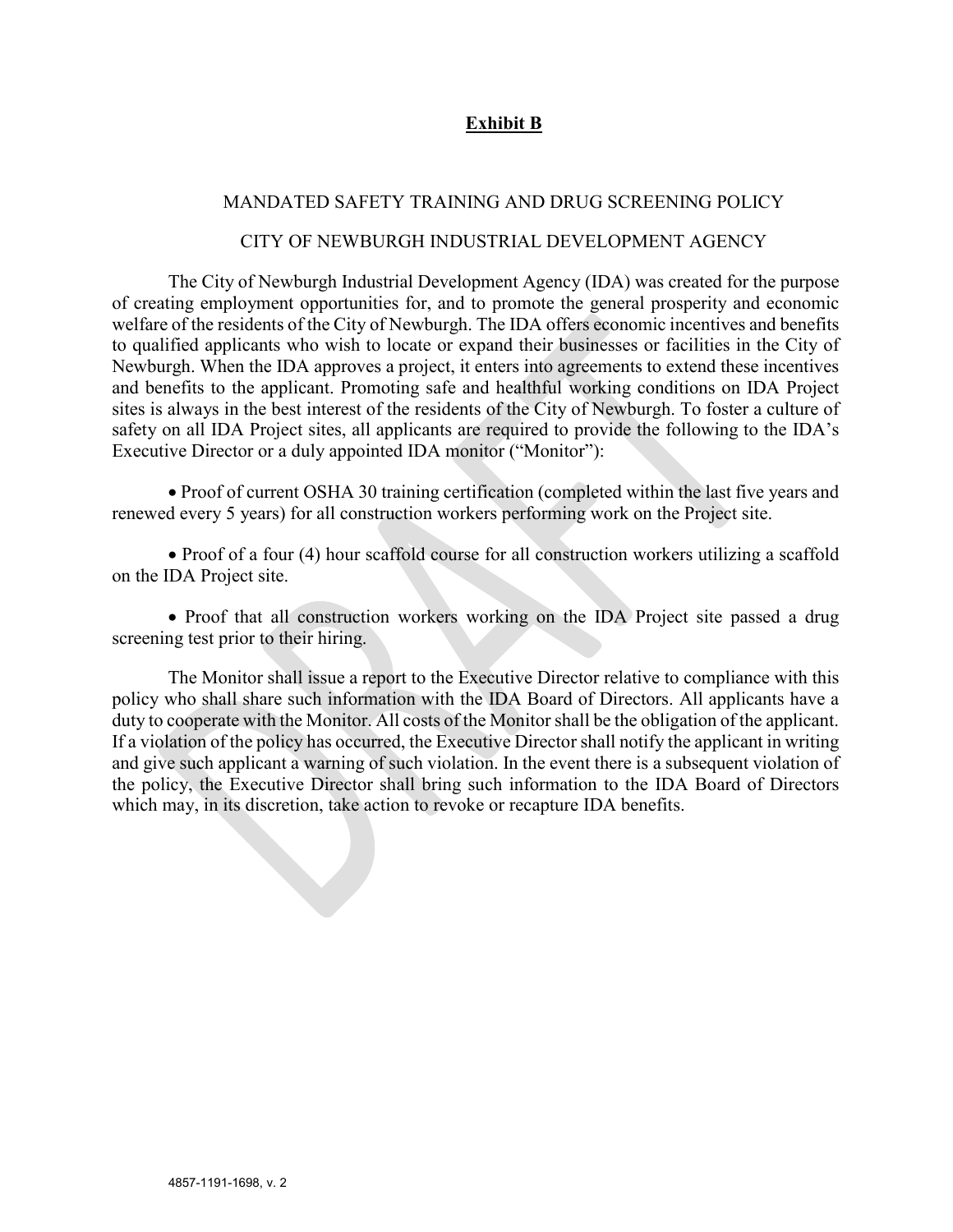## **Exhibit C**

#### CERTIFIED PAYROLL RECORDS AND MONITORING REQUIREMENTS POLICY

#### CITY OF NEWBURGH INDUSTRIAL DEVELOPMENT AGENCY

The City of Newburgh Industrial Development Agency (IDA) was created for the purpose of creating employment opportunities for, and to promote the general prosperity and economic welfare of the residents of the City of Newburgh. The IDA offers economic incentives and benefits to qualified applicants who wish to locate or expand their businesses or facilities in the City of Newburgh. When the IDA approves a project, it enters into agreements to extend these incentives and benefits to the applicant. A certified payroll requirement improves record keeping and accountability about job descriptions, hours worked and wages earned on an IDA Project site. Accordingly, the designated construction manager for the IDA Project, acting as agent for the applicant, on the IDA Project shall: (i) provide a duly designated IDA Project monitor ( "monitor") with a certified, monthly payroll of all construction workers working on the IDA Project site, which include names, days/hours worked, and rate of pay, and worker classification and (ii) annually certify that the IDA Project is in material compliance with state laws related to environmental quality, worker safety and protection, and wages and hours. The Monitor shall issue a report to the Executive Director relative to compliance with this policy who shall share such information with the IDA Board of Directors. All applicants have a duty to cooperate with the Monitor. All costs of the Monitor shall be the obligation of the applicant. If a violation of the policy has occurred, the Executive Director shall notify the applicant in writing and give such applicant a warning of such violation. In the event there is a subsequent violation of the policy, the Executive Director shall bring such information to the IDA Board of Directors which may, in its discretion, take action to revoke or recapture IDA benefits.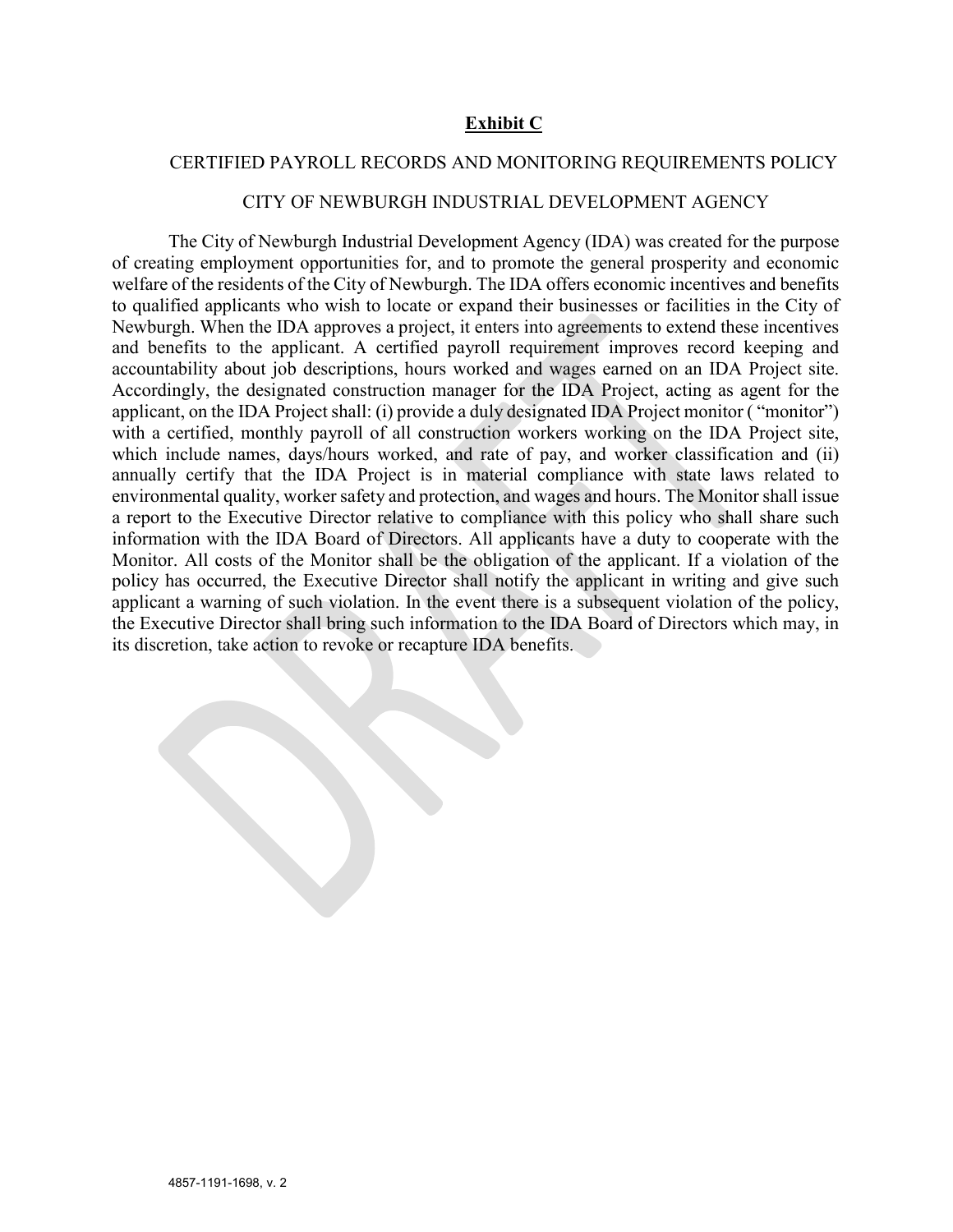## **Exhibit D**

## APPRENTICESHIP PROGRAM POLICY

#### CITY OF NEWBURGH INDUSTRIAL DEVELOPMENT AGENCY

The City of Newburgh Industrial Development Agency (IDA) was created for the purpose of creating employment opportunities for, and to promote the general prosperity and economic welfare of the residents of the City of Newburgh. The IDA offers economic incentives and benefits to qualified applicants who wish to locate or expand their businesses or facilities in. When the IDA approves a project, it enters into agreements to extend these incentives and benefits to the applicant. The IDA believes in promoting a skilled workforce by way of encouraging apprenticeship programs. To that end, all IDA project sub-contractors (expressly excepting the prime or general contractor) must be enrolled in a New York State certified apprenticeship program ("Certified Contractor"). Further to that end, each subcontractor will have a graduation success rate between 60-75%. However, the IDA recognizes that the use of a Certified Contractor may not be possible for the following reasons:

1) Warranty issues related to installation of specialized equipment whereby the manufacturer requires installation by only approved installers; unless local labor cannot be trained or certified in a timely manner;

2) Specialized construction is required and no Certified Contractor in the Orange County/Mid-Hudson Region has the required skills, certifications or training to perform the work;

3) Cost Differential: a. For projects whose project cost exceeds \$15 million, significant cost differentials in bid prices whereby the use of a Certified Contractor significantly increases the sub contract or contract of a particular trade or work scope by at least 20%. Every reasonable effort should be made by the applicant and or the applicant's contractor to get below the 20% cost differential including, but not limited to, communicating and meeting with local construction trade organizations, such as the Laborers Local 17, Ironworkers Local No. 417 and other local Contractor Associations; b. For projects whose project cost is less than \$15 million significant cost differentials in bid prices whereby the use of the Certified Contractor significantly increases the sub contract or contract of a particular trade or work scope by 10% or more. Every reasonable effort should be made by the applicant and or the applicant's contractor to get below the 10% cost differential including, but not limited to, communicating and meeting with local construction trade organizations, such as Laborers Local 17, Ironworkers Local No. 417 and other local Contractor Associations;

4) No Certified Contractor is available for the project;

5) Compliance with the policy hinders the applicant's ability to comply with the Agency's local labor policy; and

6) Any reason which the Board of Directors of the IDA determines, in its sole and absolute discretion, is in the best interest of the City of Newburgh and its residents.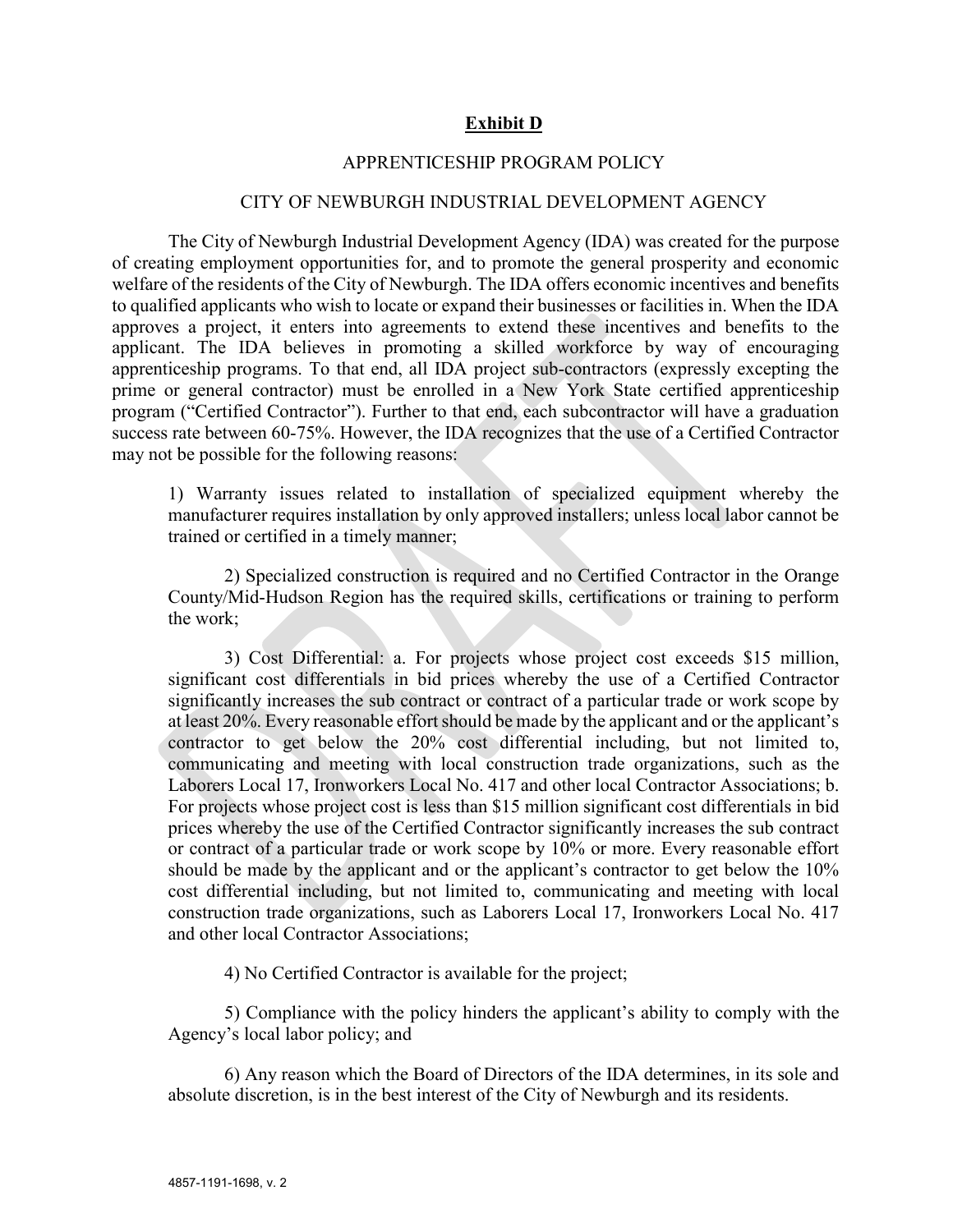The request to secure an exemption for use of a Certified Contractor must be received in writing from the applicant detailing one or more of the reasons referenced above. The request will be reviewed by the Executive Director who shall refer the request to the IDA Board of Directors, which will approve or disapprove the request. A duly designated IDA monitor ("Monitor") shall issue a report to the Executive Director relative to compliance with this policy who shall share such information with the IDA Board of Directors. All applicants have a duty to cooperate with the Monitor. All costs of the Monitor shall be the obligation of the applicant. To foster preapprenticeship programs, the IDA shall also dedicate \$50,000 to fund pre-apprenticeship programs operating in the City of Newburgh and Orange County which provide disadvantaged individuals training and exposure to various trades ("pre-apprenticeship programs"). Beginning on the effective date of this policy, the IDA shall also set aside 10% of each Agency fee received for such designated pre-apprenticeship programs ("pre-apprenticeship fund"). The IDA shall remit the preapprenticeship fund proceeds to its designated pre-apprenticeship programs in its discretion. The pre-apprenticeship programs receiving such funds shall be designated annually by the IDA Board of Directors. If a violation of the policy has occurred, the Executive Director shall notify the applicant in writing and give such applicant a warning of such violation. In the event there is a subsequent violation of the policy, the Executive Director shall bring such information to the IDA Board of Directors which may, in its discretion, take action to revoke or recapture IDA benefits.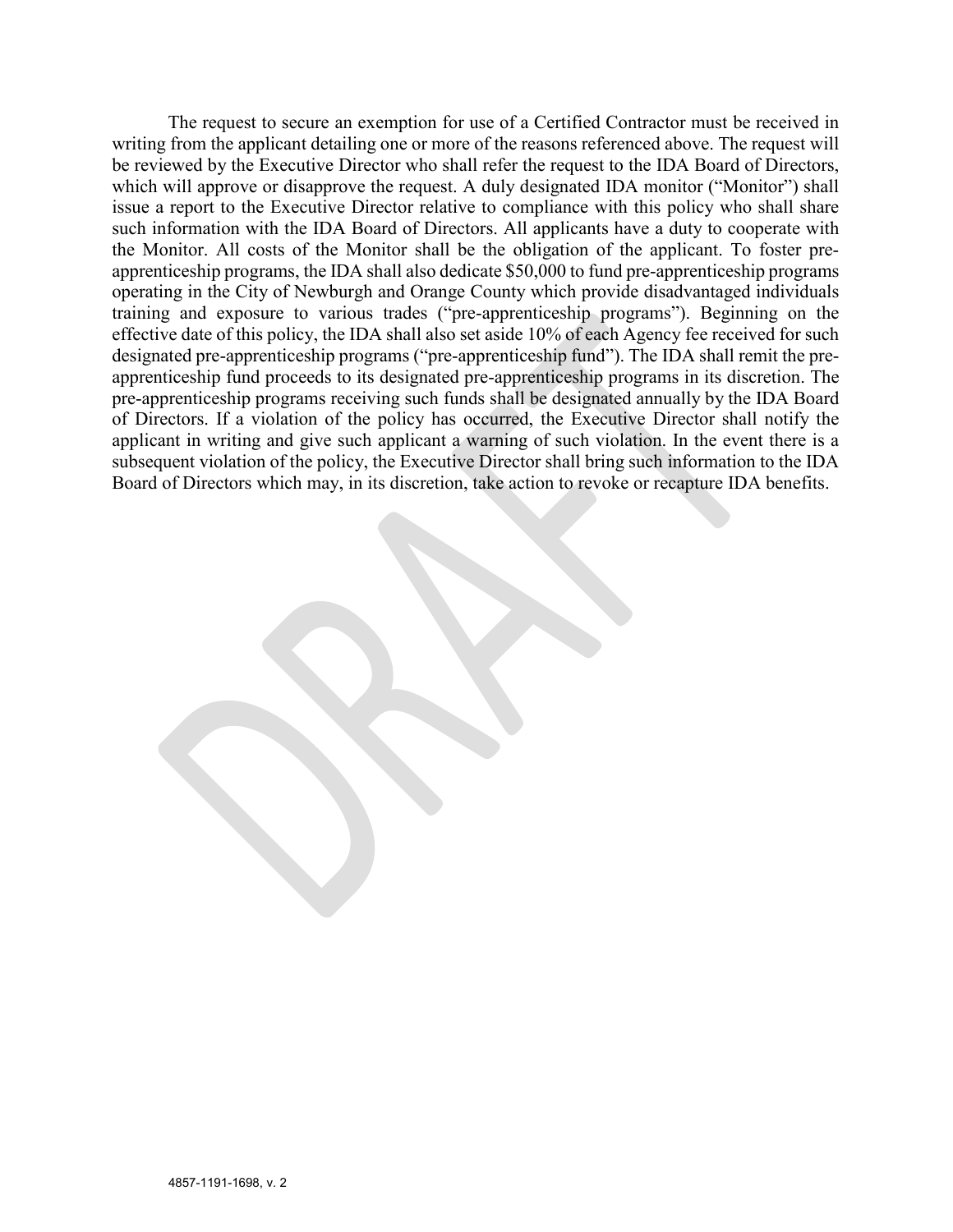## CITY OF NEWBURGH INDUSTRIAL DEVELOPMENT AGENCY

# Resolution No. 2022-03-15-04

#### **RESOLUTION AUTHORIZING THE AGENCY TO ISSUE A REQUEST FOR PROPOSALS**

A regular meeting of the City of Newburgh Industrial Development Agency (the "Agency") was convened in public session at City Hall, 83 Broadway, Newburgh, New York on March 15, 2022, at 6:00 o'clock p.m., local time.

Each of the members present participated in the meeting either in person or remotely pursuant to the provisions of Chapter 417 of the Laws of 2021, as amended on January 14, 2022. The meeting was called to order by the Chair of the Agency and, upon roll being called, the following members of the Agency were:

PRESENT:

| <b>Austin DuBois</b> | Chairperson      |
|----------------------|------------------|
| Nancy Thomas         | Vice Chairperson |
| <b>Marlon Ramos</b>  | Treasurer        |
| Christina Amato      | Secretary        |
| Michael Kelly        | Member           |
| <b>Adam Pollack</b>  | Member           |
| Gregory Nato         | Member           |
|                      |                  |
| <b>ABSENT:</b>       |                  |
|                      |                  |
|                      |                  |

#### AGENCY STAFF PRESENT INCLUDED THE FOLLOWING:

Cherisse Vickers Executive Director Robert J. McLaughlin, Esq. Catherine D. Kemp, Esq. Agency Counsel

The following resolution was offered by \_\_\_\_\_\_\_\_\_\_, seconded by \_\_\_\_\_\_\_, to wit:

WHEREAS, the City of Newburgh Industrial Development Agency (the "Agency") is authorized and empowered by the provisions of Chapter 1030 of the 1969 Laws of New York, constituting Title 1 of Article 18-A of the General Municipal Law, Chapter 24 of the Consolidated Laws of New York, as amended (the "Enabling Act" or the "Act") and Chapter 577 of the 1982 Laws of New York, as amended, constituting Section 913 of said General Municipal Law (said Chapter and the Enabling Act being hereinafter collectively referred to as the "Act") to promote, develop, encourage and assist in the acquiring,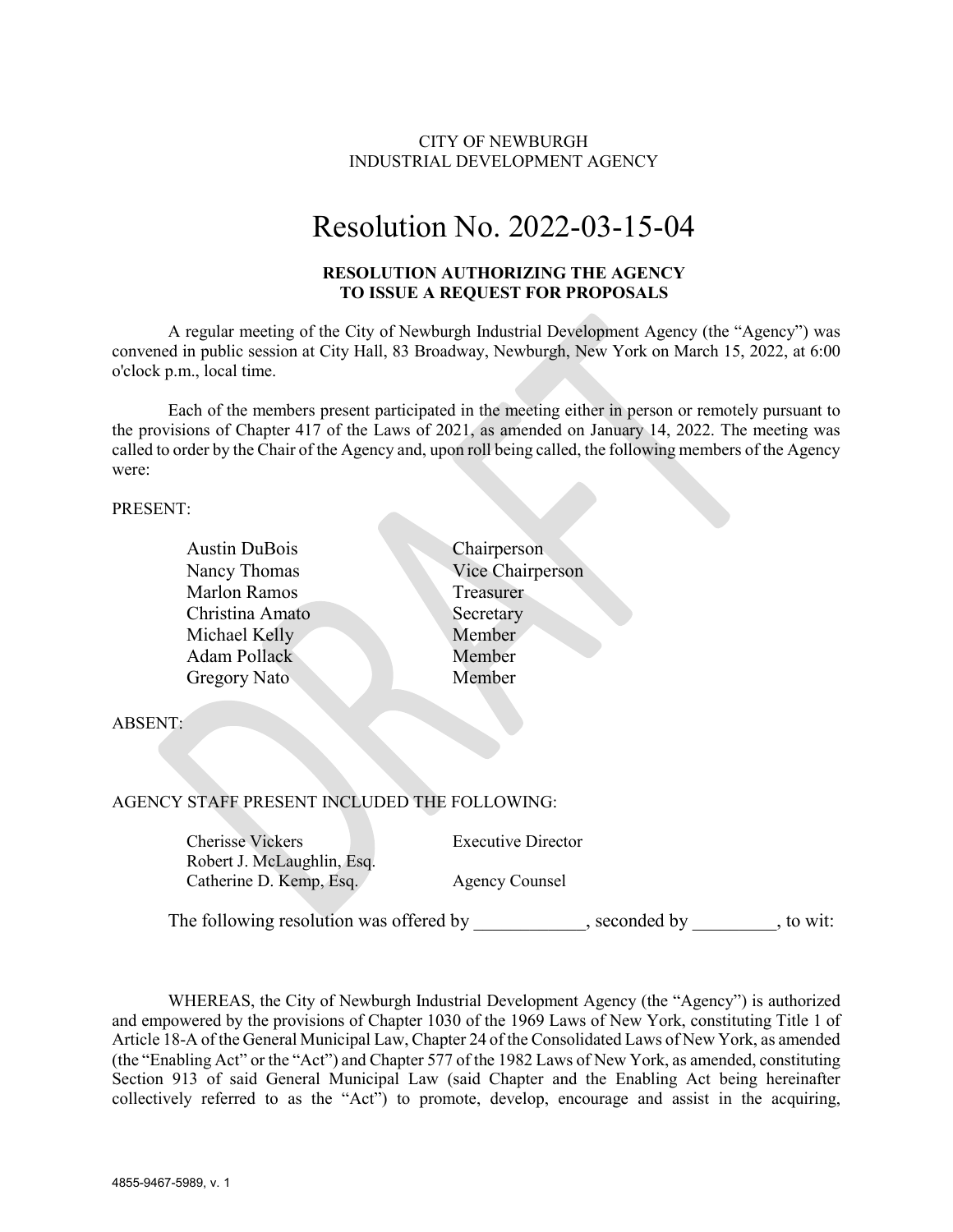constructing, reconstructing, improving, maintaining, equipping and furnishing of industrial, manufacturing, warehousing, commercial, and research and recreation facilities, among others, for the purpose of promoting, attracting and developing economically sound commerce and industry to advance the job opportunities, health, general prosperity and economic welfare of the people of the State of New York, to improve their prosperity and standard of living, and to prevent unemployment and economic deterioration ; and

WHEREAS, under Section 858(7) of the Act, the Agency is authorized and empowered to appoint officers, agents and employees, to prescribe their qualifications and to fix their compensation and to pay the same out of funds of the Agency; and

WHEREAS, the Local Labor Policy of the Agency (the "Policy") directs the Agency to appoint a third-party auditing firm (the "Monitor") to monitor the compliance of each Applicant receiving Agency financial assistance (the "Applicant") with the Policy; and

WHEREAS, the Monitor shall act as an Agent of the Agency with respect to the Policy; and

WHEREAS, under the Policy each Applicant is responsible for the payment of the Monitor; and

WHEREAS, the Agency now desires to issue a Request for Proposal (the "RFP") seeking proposals from qualified firms to act as the Monitor; and

NOW, THEREFORE, BE IT RESOLVED BY THE MEMBERS OF THE CITY OF NEWBURGH INDUSTRIAL DEVELOPMENT AGENCY, AS FOLLOWS:

Section 1. The Agency hereby approves and issues the Request for Proposals for Project Labor Monitoring Services in the form attached hereto as **Exhibit A**.

Section 2. The Chairperson is hereby authorized to take all reasonable actions necessary to implement the provisions thereof.

Section 3. This Resolution shall take effect immediately.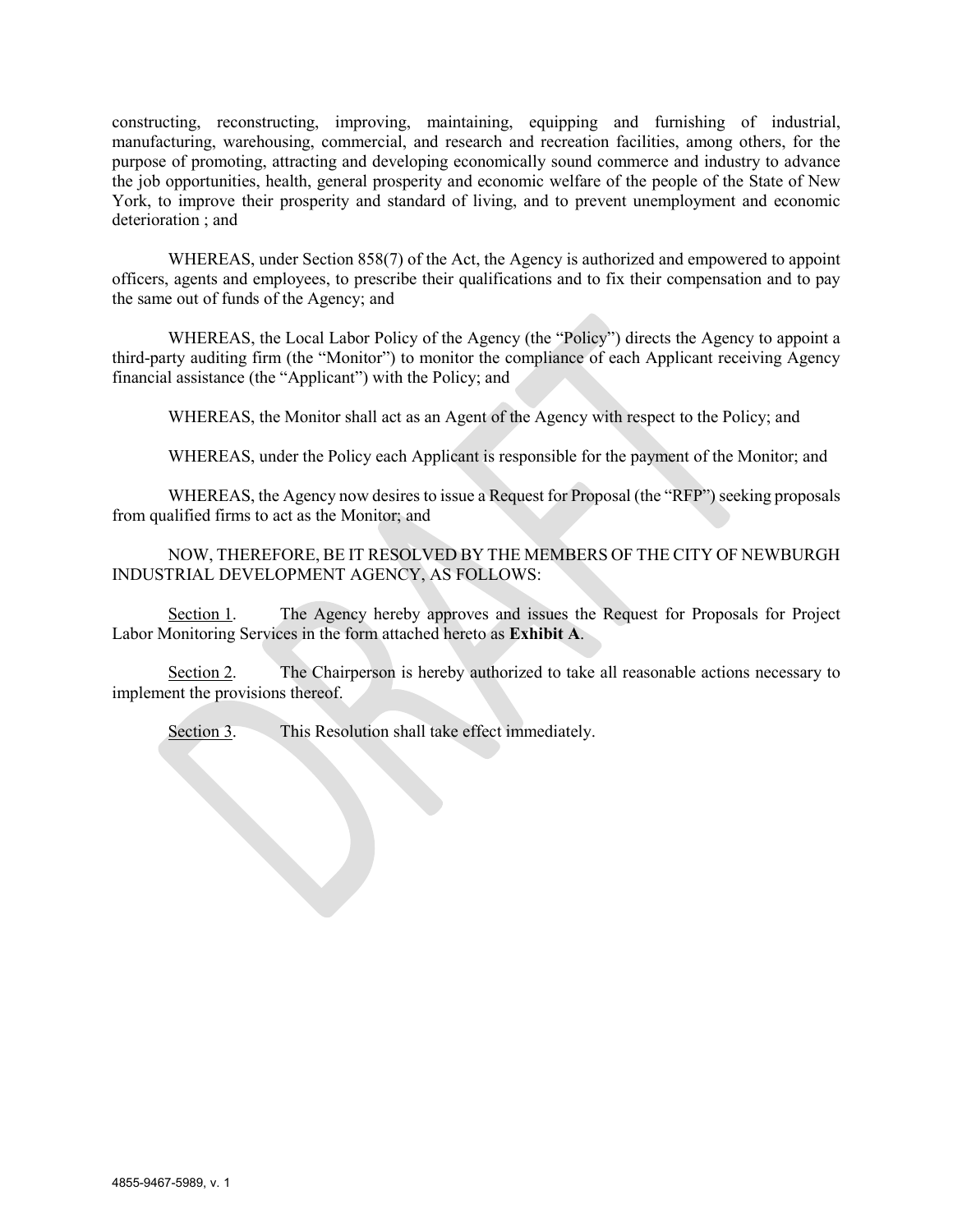The question of the adoption of the foregoing resolution was duly put to vote on roll call, which resulted as follows:

| <b>Austin DuBois</b> | <b>VOTING</b> |  |
|----------------------|---------------|--|
| Nancy Thomas         | <b>VOTING</b> |  |
| <b>Marlon Ramos</b>  | <b>VOTING</b> |  |
| Christina Amato      | <b>VOTING</b> |  |
| Michael Kelly        | <b>VOTING</b> |  |
| <b>Gregory Nato</b>  | <b>VOTING</b> |  |
| Adam Pollack         | <b>VOTING</b> |  |
|                      |               |  |

The foregoing resolution was thereupon declared duly adopted.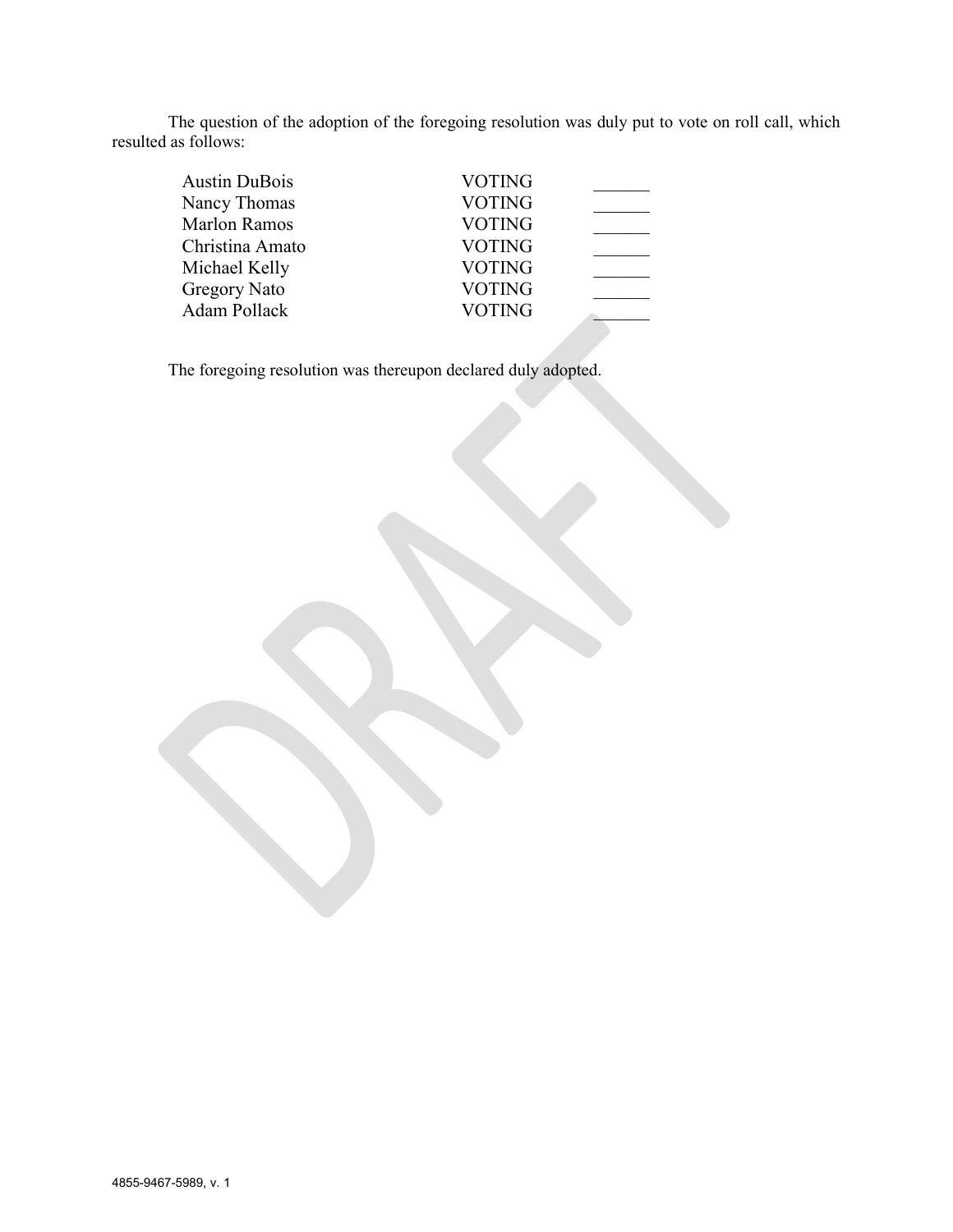| <b>STATE OF NEW YORK</b> | $\sum$ SS: |
|--------------------------|------------|
| COUNTY OF ORANGE         |            |

I, the undersigned Secretary of City of Newburgh Industrial Development Agency (the "Agency"), do hereby certify that I have compared the foregoing extract of the minutes of the meeting of the members of the Agency held on October 18, 2021 with the original thereof on file in my office, and that the same is a true and correct copy of said original and of the whole of said original so far as the same relates to the subject matters therein referred to.

I FURTHER CERTIFY that (A) all members of the Agency had due notice of said meeting; (B) said meeting was in all respects duly held; (C) pursuant to Article 7 of the Public Officers Law (the "Open Meetings Law"), said meeting was open to the general public, and due notice of the time and place of said meeting was given in accordance with such Open Meetings Law; and (D) there was a quorum of the members of the Agency present throughout said meeting.

I FURTHER CERTIFY that, as of the date hereof, the attached Resolution is in full force and effect and has not been amended, repealed or rescinded.

IN WITNESS WHEREOF, I have hereunto set my hand and affixed the seal of the Agency this day of March, 2022.

Secretary

 $\mathcal{L}=\mathcal{L}=\mathcal{L}=\mathcal{L}=\mathcal{L}=\mathcal{L}=\mathcal{L}=\mathcal{L}=\mathcal{L}=\mathcal{L}=\mathcal{L}=\mathcal{L}=\mathcal{L}=\mathcal{L}=\mathcal{L}=\mathcal{L}=\mathcal{L}=\mathcal{L}=\mathcal{L}=\mathcal{L}=\mathcal{L}=\mathcal{L}=\mathcal{L}=\mathcal{L}=\mathcal{L}=\mathcal{L}=\mathcal{L}=\mathcal{L}=\mathcal{L}=\mathcal{L}=\mathcal{L}=\mathcal{L}=\mathcal{L}=\mathcal{L}=\mathcal{L}=\mathcal{L}=\mathcal{$ 

(SEAL)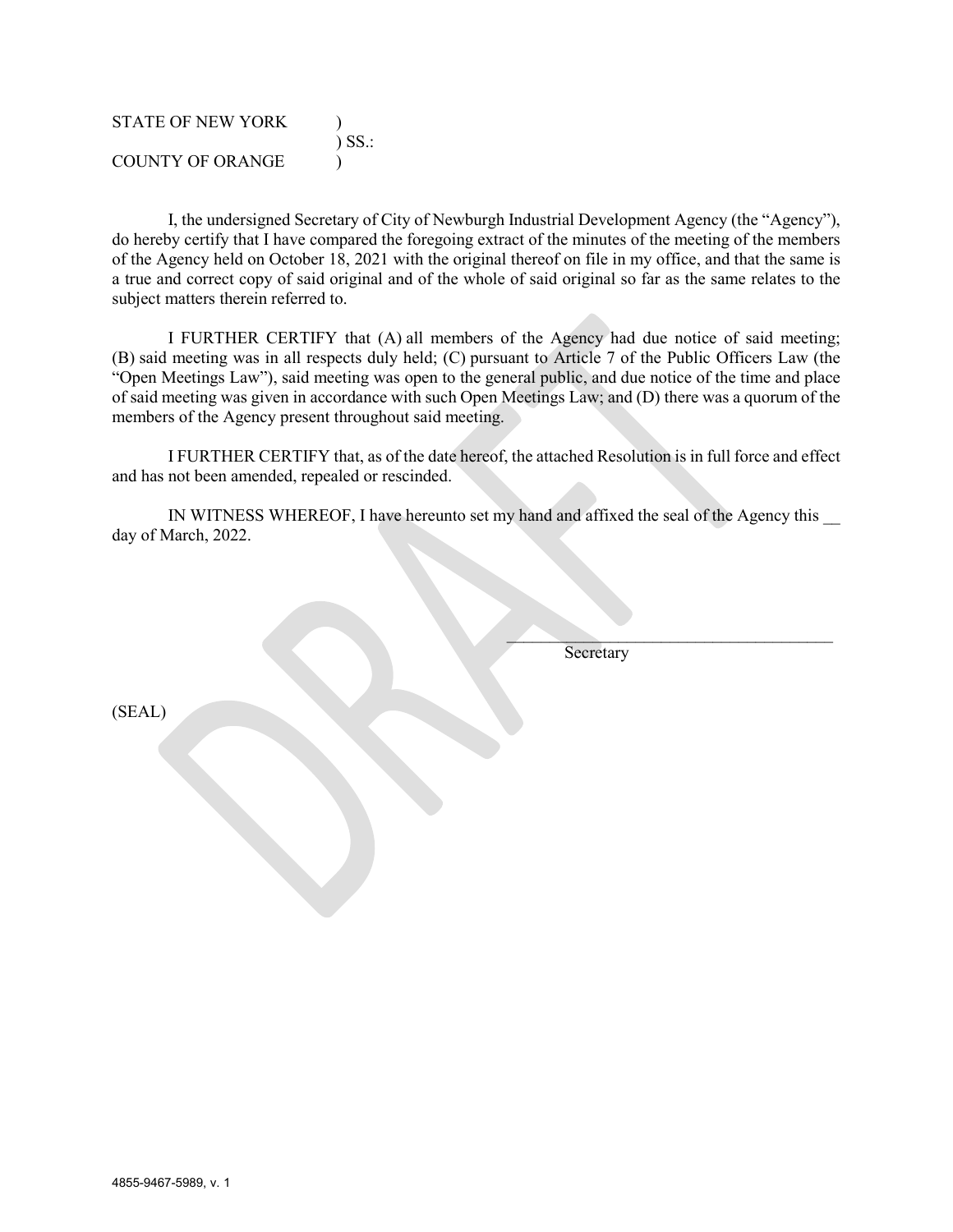#### **EXHIBIT A**

#### **THE CITY OF NEWBURGH INDUSTRIAL DEVELOPMENT AGENCY REQUEST FOR PROPOSALS FOR PROJECT LABOR MONITORING SERVICES**

The mission of the City of Newburgh Industrial Development Agency is to encourage and invest in economic development in the City of Newburgh by providing financial assistance to qualified companies that will create and/or retain high-paying jobs for the benefit of City of Newburgh residents.

#### **Purpose of RFP:**

The City of Newburgh Industrial Development Agency (IDA) is issuing this Request for Proposals (RFP) from qualified firms to provide labor monitoring services on construction projects receiving financial assistance through or from the IDA. The firm will be expected to make periodic visits to construction sites in City of Newburgh in order to monitor compliance with the IDA's local labor policy, a copy of which is posted on the IDA's website: https://www.cityofnewburgh-ny.gov/505/Industrial-Development-Agency-IDA.

#### **Scope of Requested Services:**

The Scope of Services for this includes the following:

- 1) Quarterly site visits (or monthly site visits on certain projects, if warranted) to all ongoing IDA projects;
- 2) Verification of the presence and accessibility to the public of any required bulletin board at each site together with the accuracy and completeness of the information contained thereon;
- 3) Verification of Contractors' and subcontractors' certificates of authorization to do business in the State of New York;
- 4) Verification of current insurances, including general liability insurance, workers' compensation insurance and New York State Disability insurance;
- 5) Verification of workers' OSHA training and New York State safety laws and immediately report any observation of unsafe labor practices or conditions to the IDA Executive Director;
- 6) Review of all employee logs to periodically track whether the project is meeting its goal that 85 % of the workers for the total job are from the area designated in the IDA's Local Labor Policy adopted February 16, 2022, and provide a report of total man-hours worked;
- 7) Review records of local vendors, material suppliers, subcontractors and professional services solicited or awarded work on each project;
- 8) Provide detailed reports to the IDA within two weeks after site visits with copies of supporting documentation from construction sites that will be made available for public review;
- 9) Where exemptions to the policy are requested, review of bid documents to verify the proper cost differentials to justify the exemption;
- 10) Obtain a Construction Completion Report listing the names and business locations of prime contractors, subcontractors and vendors who have been engaged in the construction phase of each project.
- 11) Availability to meet with the IDA Board of Directors at its monthly meeting, if needed, to address specific projects or issues.